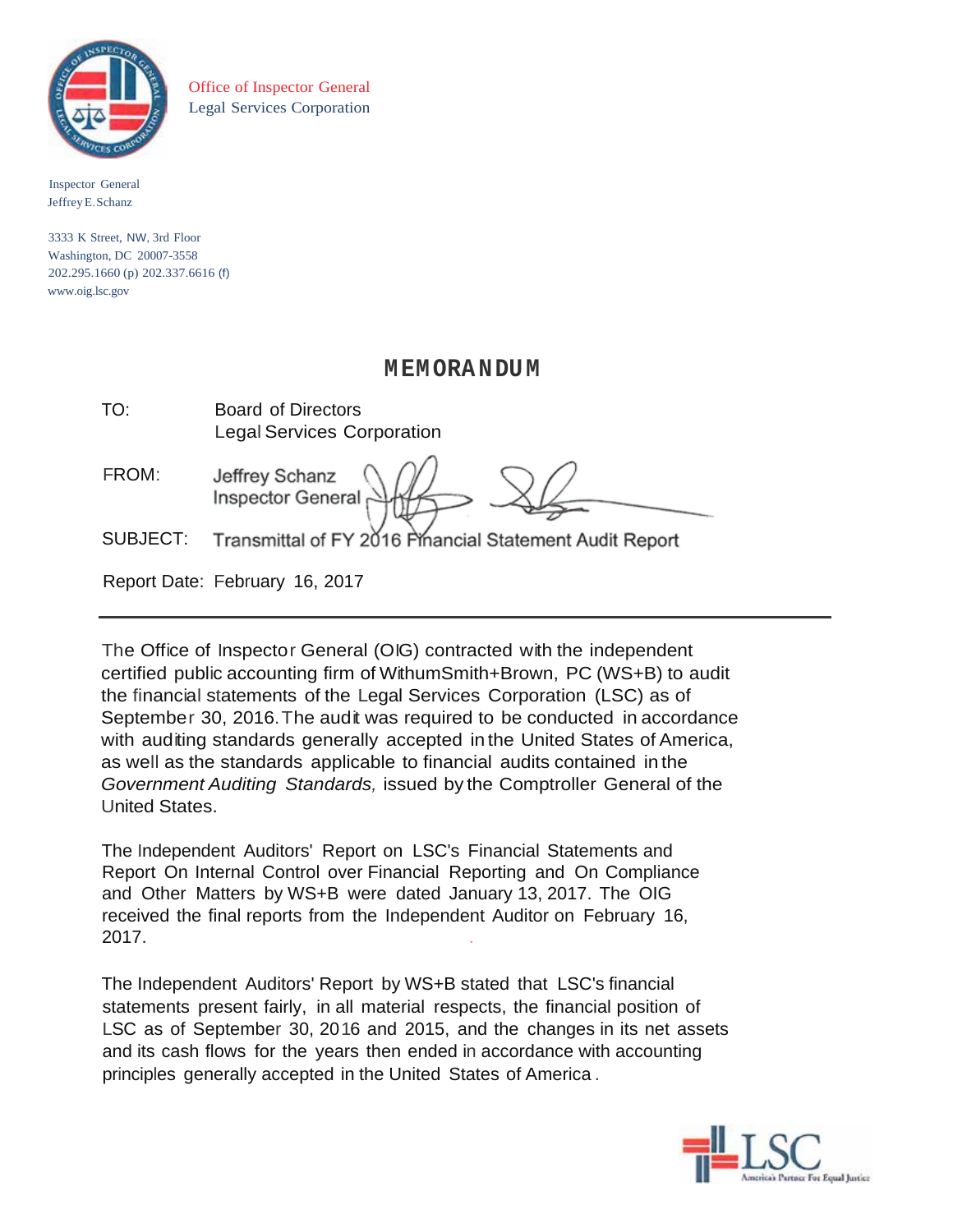WS+B's Report on Internal Control over Financial Reporting and on Compliance and Other Matters Based on an Audit of Financial Statements Performed in Accordance With *Government Auditing Standards* did not identify any deficiencies in internal control that are considered to be material weaknesses; and, reported that the results of their tests disclosed no instances of noncompliance or other matters that are required to be reported under *Government Auditing Standards.*

OIG reviewed the audit reports from WS+B and related audit documentation and inquired of their representatives. OIG's review disclosed no instances in which WS+B did not comply, in all material respects, with *Government Auditing Standards.* Our review, as differentiated from an audit in accordance with generally accepted government auditing standards, was not intended to enable us to express, and we do not express, opinions on LSC's financial statements, conclusions about compliance with applicable laws and regulations, or the effectiveness of internal controls. WS+B is responsible for the attached audit reports, dated January 13, 2017, along with the conclusions expressed in the reports.

## Attachment

cc: Jim Sandman President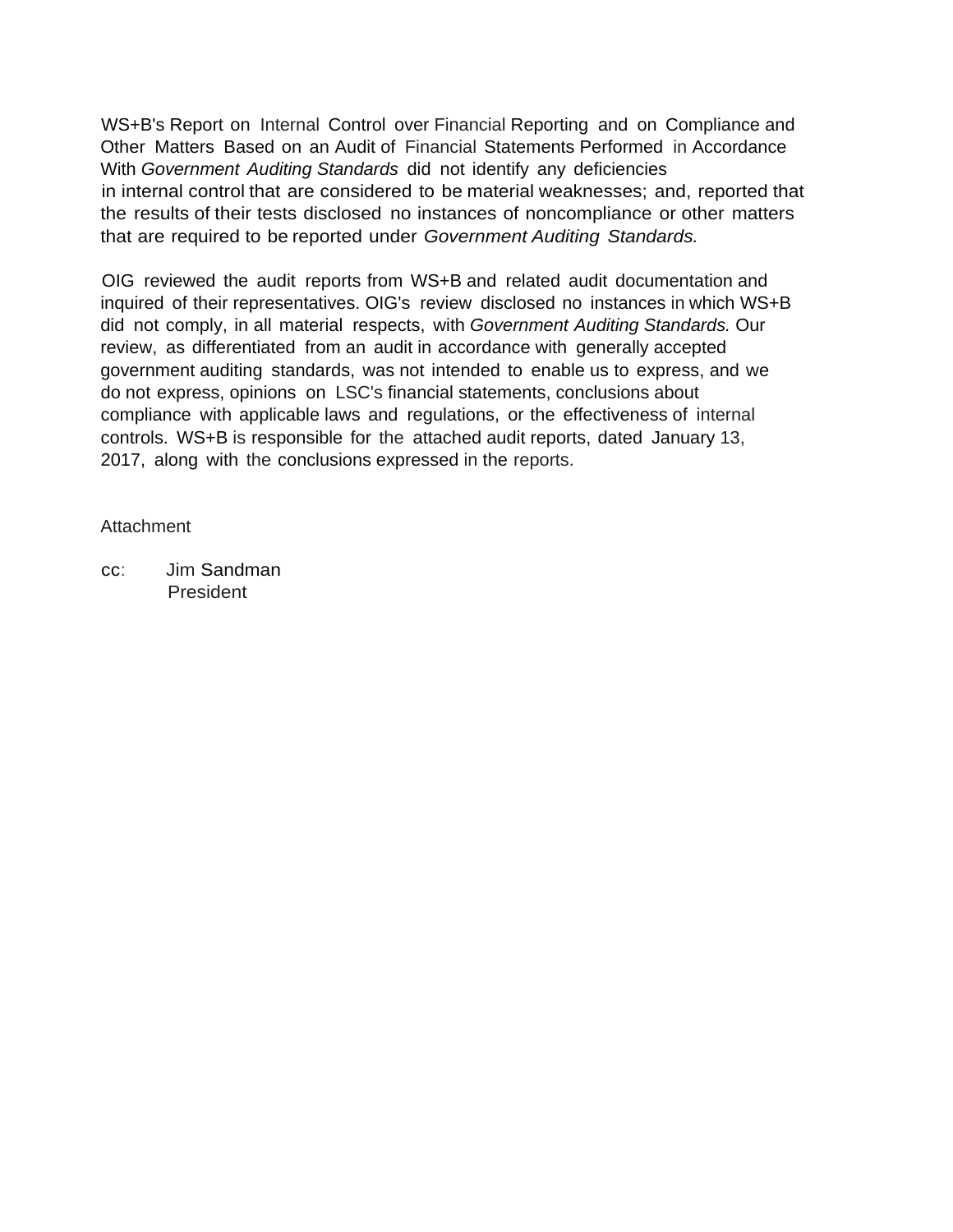

January 27, 2017

To the Inspector General and Board of Directors Legal Services Corporation:

We have audited the financial statements of the Legal Services Corporation as of and for the year ended September 30, 2016*,* and have issued our report thereon dated January 13, 2017. Professional standards require that we advise you of the following matters relating to our audit.

## **OUR RESPONSIBILITY IN RELATION TO THE FINANCIAL STATEMENT AUDIT**

As communicated to the Audit Committee during our entrance conference on September 22, 2016, our responsibility, as described by professional standards, is to form and express an opinion about whether the financial statements that have been prepared by management with your oversight are presented fairly, in all material respects, in conformity with accounting principles generally accepted in the United States of America and *Government Auditing Standards*. Our audit of the financial statements does not relieve you or management of its respective responsibilities.

Our responsibility, as prescribed by professional standards, is to plan and perform our audit to obtain reasonable, rather than absolute, assurance about whether the financial statements are free of material misstatement. An audit of financial statements includes consideration of internal control over financial reporting as a basis for designing audit procedures that are appropriate in the circumstances, but not for the purpose of expressing an opinion on the effectiveness of the entity's internal control over financial reporting. Accordingly, as part of our audit, we considered the internal control of the Legal Services Corporation solely for the purpose of determining our audit procedures and not to provide any assurance concerning such internal control.

We are also responsible for communicating significant matters related to the audit that are, in our professional judgment, relevant to your responsibilities in overseeing the financial reporting process. However, we are not required to design procedures for the purpose of identifying other matters to communicate to you.

We do not have any findings to report regarding significant deficiencies in internal control over financial reporting or material noncompliance.

## **PLANNED SCOPE AND TIMING OF THE AUDIT**

We conducted our audit consistent with the planned scope and timing we previously communicated to you.

## **COMPLIANCE WITH ALL ETHICS REQUIREMENTS REGARDING INDEPENDENCE**

The engagement team, others in our firm as appropriate, and our firm have complied with all relevant ethical requirements regarding independence.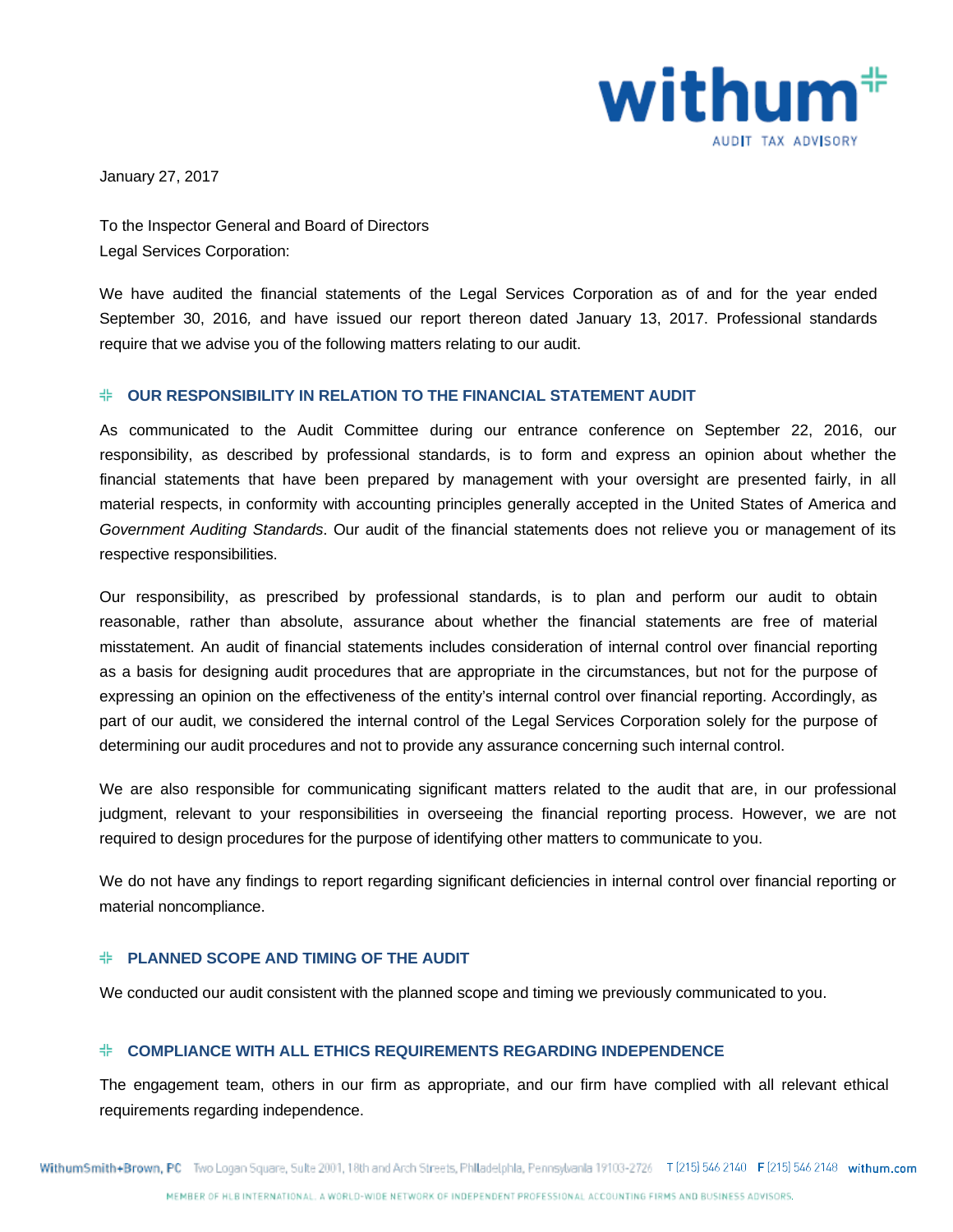

#### **QUALITATIVE ASPECTS OF THE ENTITY'S SIGNIFICANT ACCOUNTING PRACTICES**

#### **Significant Accounting Policies**

Management has the responsibility to select and use appropriate accounting policies. A summary of the significant accounting policies adopted by the Legal Services Corporation is included in Note 2 to the financial statements. There has been no initial selection of accounting policies and no changes in significant accounting policies or their application during 2016. No matters have come to our attention that would require us, under professional standards, to inform you about (1) the methods used to account for significant unusual transactions and (2) the effect of significant accounting policies in controversial or emerging areas for which there is a lack of authoritative guidance or consensus.

#### **Significant Accounting Estimates**

Accounting estimates are an integral part of the financial statements prepared by management and are based on management's current judgments. Those judgments are normally based on knowledge and experience about past and current events and assumptions about future events. Certain accounting estimates are particularly sensitive because of their significance to the financial statements and because of the possibility that future events affecting them may differ markedly from management's current judgments.

The most sensitive accounting estimates affecting the financial statements are depreciation expense and an allowance for doubtful accounts for the Loan Repayment Assistance Program (LRAP) and contributions and grants receivable. Management's estimate of the LRAP allowance is based on management's assumptions of the participants to complete the program. We evaluated the key factors and assumptions used to develop the allowance and determined that it is reasonable in relation to the basic financial statements taken as a whole.

Management's estimate of the discount and allowance for the contributions receivable is based on management's assumptions that all the pledges will be received in full. We reviewed the assumptions and determined that is reasonable in relation to basic financial statements taken as a whole. We also reviewed management's assumptions in calculating depreciation expense and determined it is reasonable in relation to the basic financial statements taken as a whole.

#### **Financial Statement Disclosures**

Certain financial statement disclosures involve significant judgment and are particularly sensitive because of their significance to financial statement users. The most sensitive disclosures affecting Legal Services Corporation's financial statements relate to contingencies and fair value estimates.

## **SIGNIFICANT DIFFICULTIES ENCOUNTERED DURING THE AUDIT**

We encountered no significant difficulties in dealing with management relating to the performance of the audit.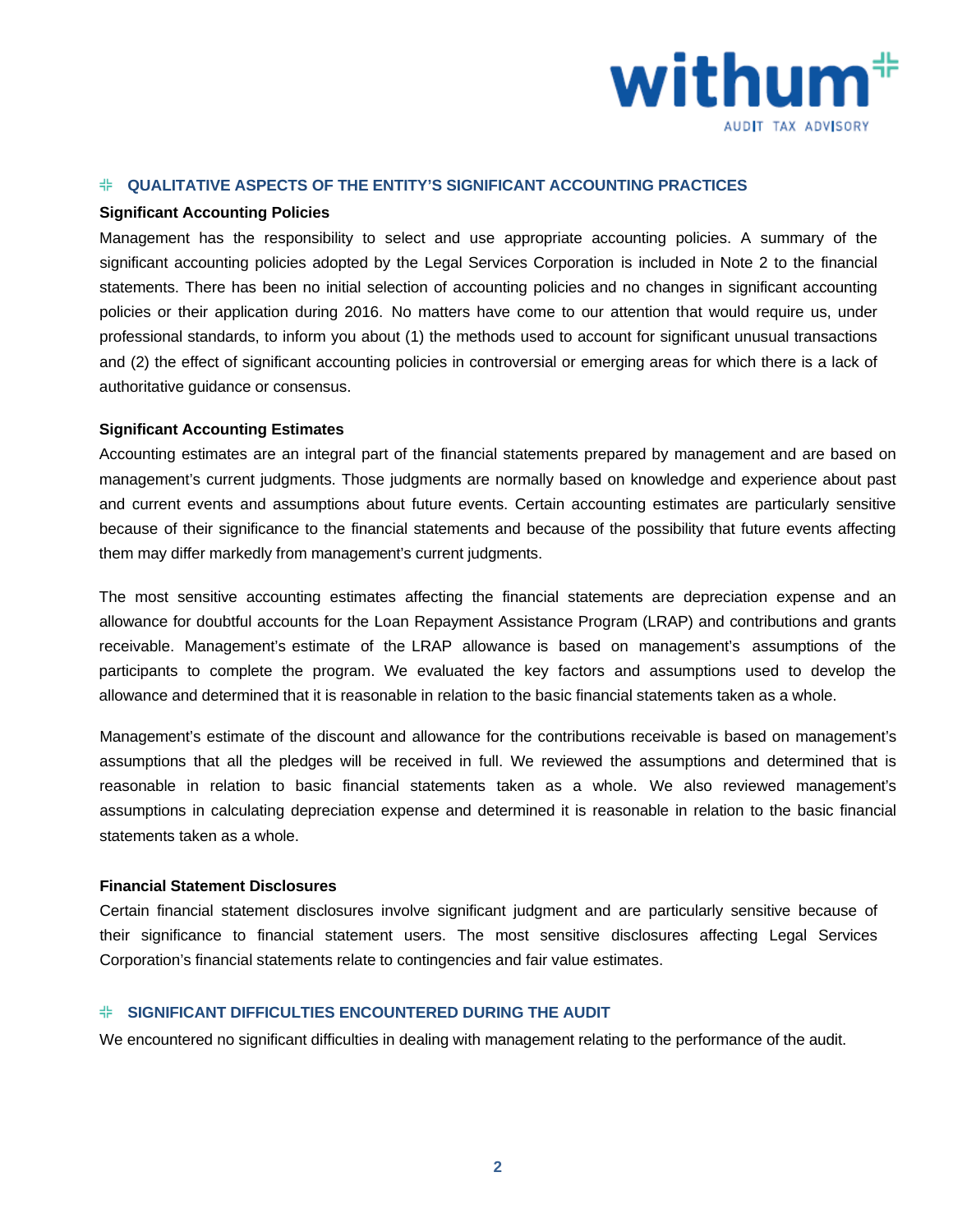

#### **UNCORRECTED AND CORRECTED MISSTATEMENTS**

For purposes of this communication, professional standards require us to accumulate all known and likely misstatements identified during the audit, other than those that we believe are trivial, and communicate them to the appropriate level of management. Further, professional standards require us to also communicate the effect of uncorrected misstatements related to prior periods on the relevant classes of transactions, account balances or disclosures, and the financial statements as a whole. There were no such misstatements communicated to management.

In addition, professional standards require us to communicate to you all material, corrected misstatements that were brought to the attention of management as a result of our audit procedures. We did not communicate any such misstatements to management.

#### **DISAGREEMENTS WITH MANAGEMENT**

For purposes of this letter, professional standards define a disagreement with management as a matter, whether or not resolved to our satisfaction, concerning a financial accounting, reporting, or auditing matter, which could be significant to Legal Services Corporation's financial statements or the auditor's report. No such disagreements arose during the course of the audit.

## **REPRESENTATIONS REQUESTED FROM MANAGEMENT**

We have requested certain written representations from management, which we received from management in a letter dated February 7, 2017.

#### **MANAGEMENT'S CONSULTATIONS WITH OTHER ACCOUNTANTS**

In some cases, management may decide to consult with other accountants about auditing and accounting matters. Legal Services Corporation engages other accountants in regard to their retirement plans.

#### **OTHER SIGNIFICANT MATTERS, FINDINGS OR ISSUES**

In the normal course of our professional association with Legal Services Corporation, we generally discuss a variety of matters, including the application of accounting principles and auditing standards, operating conditions affecting the entity, and operating plans and strategies that may affect the risks of material misstatement. None of the matters discussed resulted in a condition to our retention as Legal Services Corporation's auditors.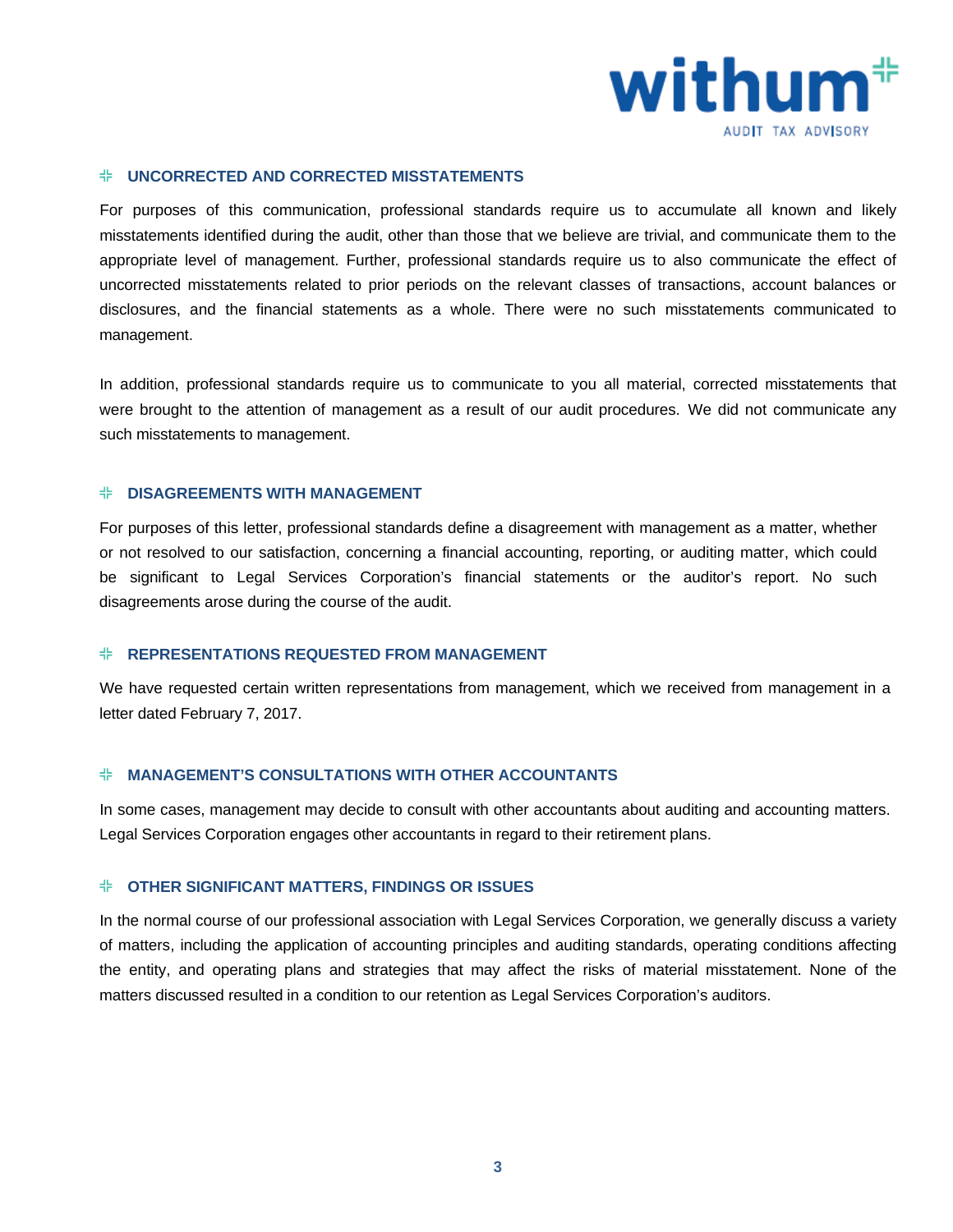

This report is intended solely for the information and use of the Board of Directors and management of Legal Services Corporation and is not intended to be and should not be used by anyone other than these specified parties.

Very truly yours,

Withum Smith + Brown, PC

Philadelphia, Pennsylvania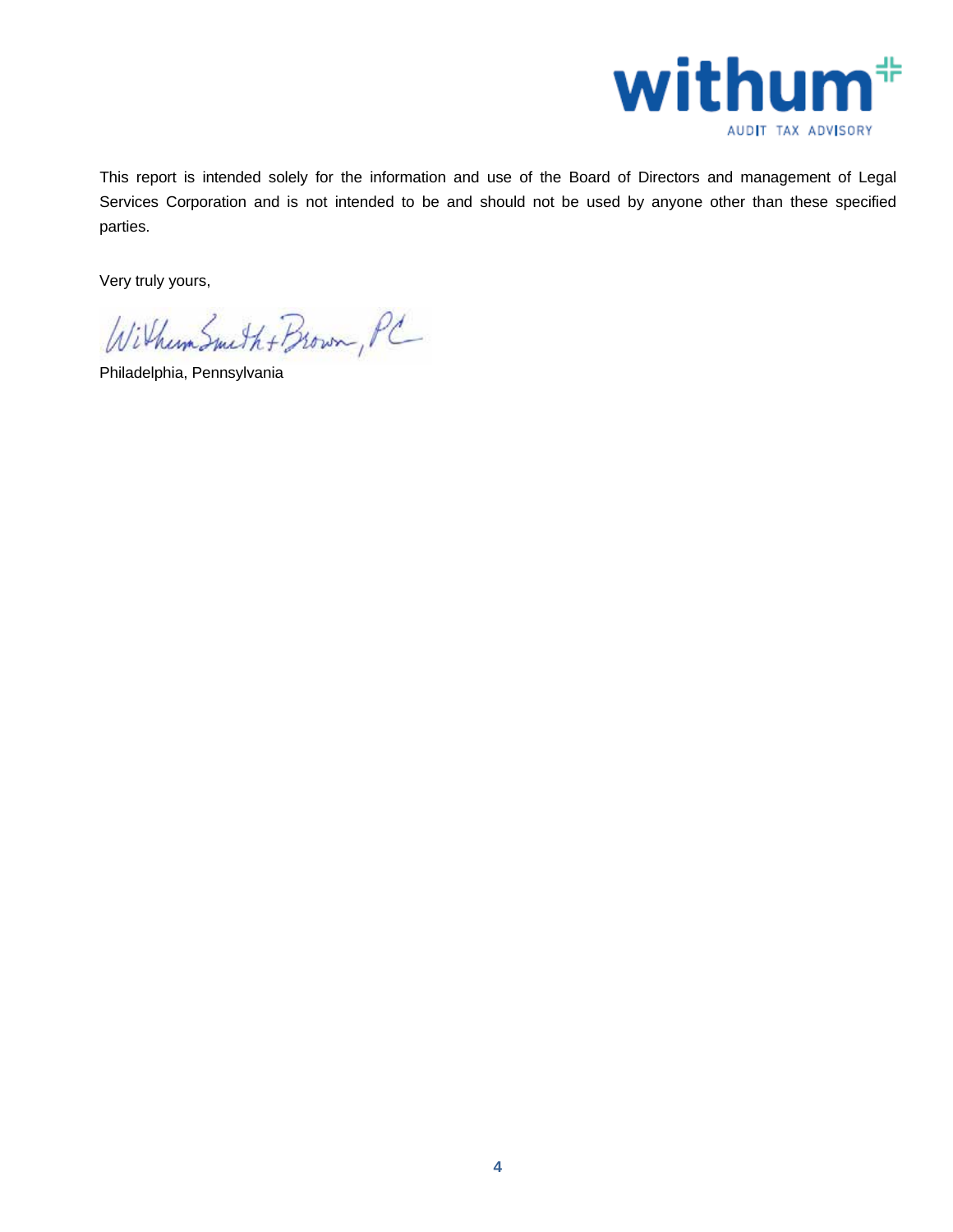

**LEGAL SERVICES CORPORATION Financial Statements September 30, 2016 and 2015 With Independent Auditors' Reports**

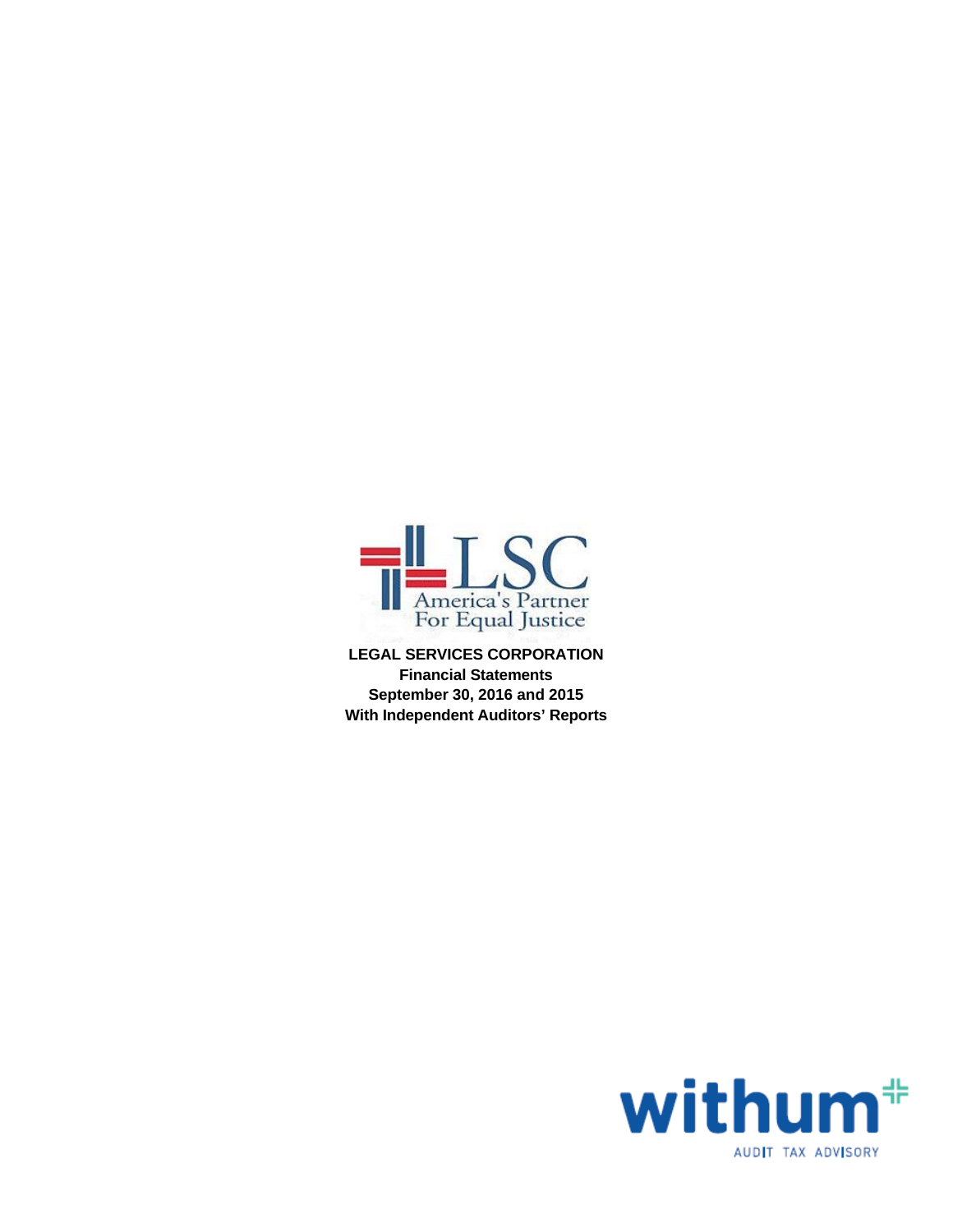# Legal Services Corporation September 30, 2016 and 2015

| <b>TABLE OF CONTENTS</b>                                                                                                                                                                                  |           |
|-----------------------------------------------------------------------------------------------------------------------------------------------------------------------------------------------------------|-----------|
| <b>Independent Auditors' Report</b>                                                                                                                                                                       | $1 - 2$   |
| <b>Financial Statements</b>                                                                                                                                                                               |           |
| <b>Statements of Financial Position</b>                                                                                                                                                                   | 3         |
| Statements of Activities and Changes in Net Assets                                                                                                                                                        | $4 - 5$   |
| <b>Statements of Cash Flows</b>                                                                                                                                                                           | 6         |
| <b>Notesto Financial Statements</b>                                                                                                                                                                       | $7 - 17$  |
| Report on Internal Control Over Financial Reporting and on Compliance and Other Matters Based<br>on an Audit of Financial Statements Performed in Accordance With Government Auditing<br><b>Standards</b> | $18 - 19$ |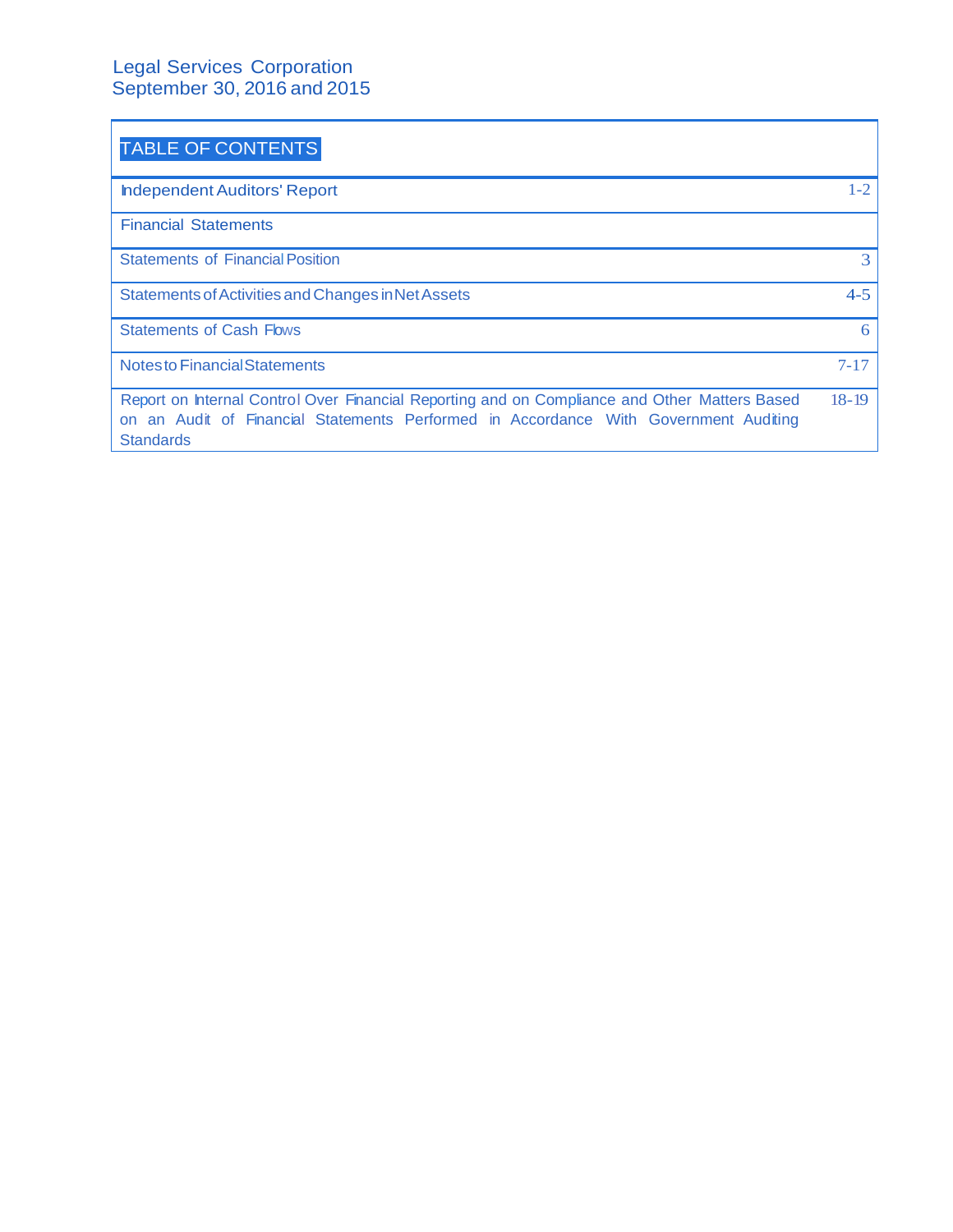

# **INDEPENDENT AUDITORS' REPORT**

To Inspector General and Board of Directors, Legal Services Corporation:

## **Report on the Financial Statements**

We have audited the accompanying financial statements of Legal Services Corporation ("LSC"), which comprise the statements of financial position as of September 30, 2016 and 2015, and the related statements of activities and changes in net assets and cash flows for the years then ended, and the related notes to the financial statements.

## **Management's Responsibility for the Financial Statements**

Management is responsible for the preparation and fair presentation of these financial statements in accordance with accounting principles generally accepted in the United States of America; this includes the design, implementation, and maintenance of internal control relevant to the preparation and fair presentation of financial statements that are free from material misstatement, whether due to fraud or error.

## **Auditors' Responsibility**

Our responsibility is to express an opinion on these financial statements based on our audits. We conducted our audits in accordance with auditing standards generally accepted in the United States of America and the standards applicable to financial audits contained in *Government Auditing Standards* issued by the Comptroller General of the United States. Those standards require that we plan and perform the audits to obtain reasonable assurance about whether the financial statements are free from material misstatement.

An audit involves performing procedures to obtain audit evidence about the amounts and disclosures in the financial statements. The procedures selected depend on the auditors' judgment, including the assessment of the risks of material misstatement of the financial statements, whether due to fraud or error. In making those risk assessments, the auditor considers internal control relevant to the entity's preparation and fair presentation of the financial statements in order to design audit procedures that are appropriate in the circumstances, but not for the purpose of expressing an opinion on the effectiveness of the entity's internal control. Accordingly, we express no such opinion. An audit also includes evaluating the appropriateness of accounting policies used and the reasonableness of significant accounting estimates made by management, as well as evaluating the overall presentation of the financial statements.

We believe that the audit evidence we have obtained is sufficient and appropriate to provide a basis for our audit opinion.

## **Opinion**

In our opinion, the financial statements referred to above present fairly, in all material respects, the financial position of LSC as of September 30, 2016 and 2015, and the changes in its net assets and its cash flows for the years then ended in accordance with accounting principles generally accepted in the United States of America.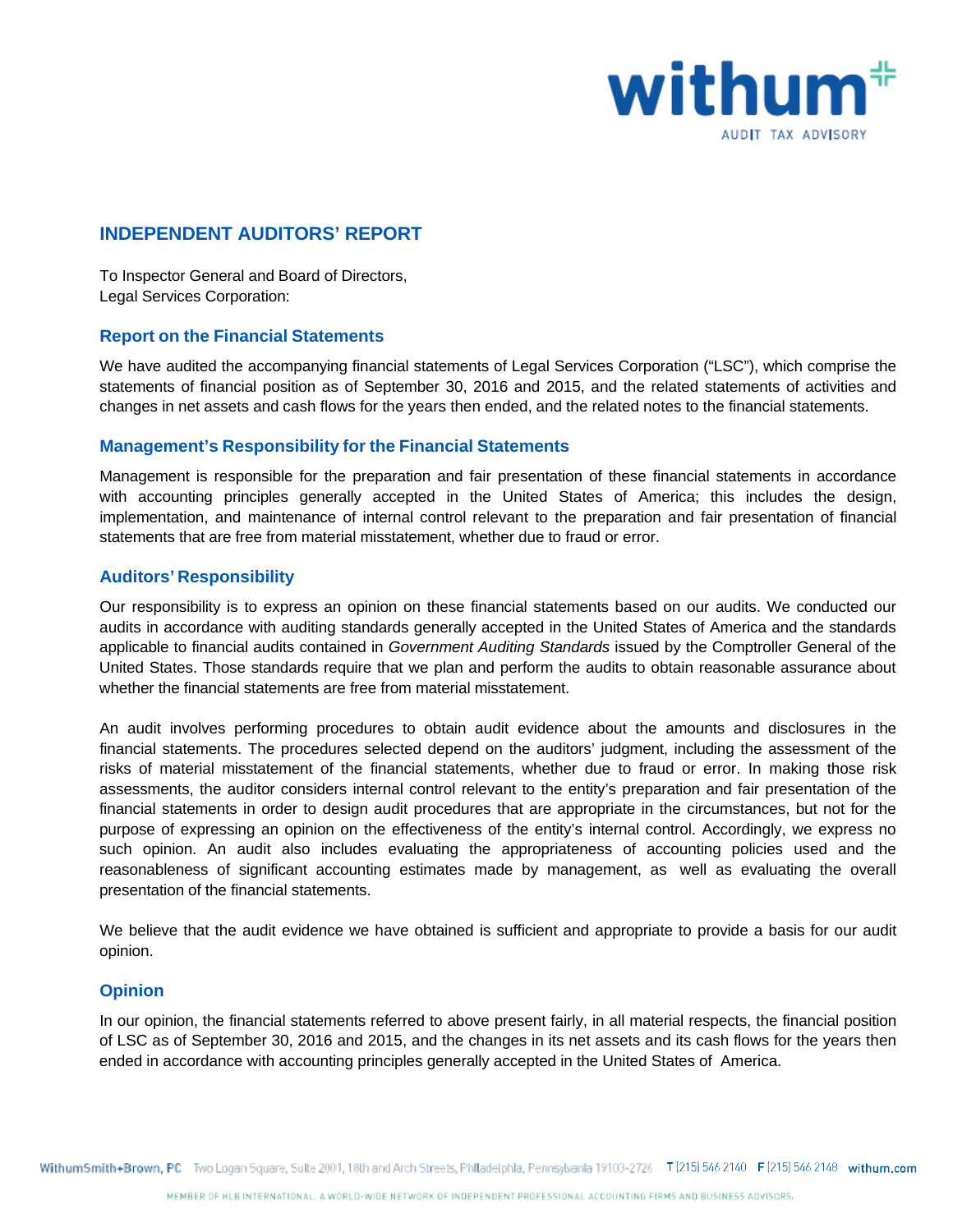

## **Report on Other Legal and Regulatory Requirements**

In accordance with *Government Auditing Standards*, we have also issued our report dated January 13, 2017, on our consideration of LSC's internal control over financial reporting and on our tests of its compliance with certain provisions of laws, regulations, contracts, and grant agreements and other matters. The purpose of that report is to describe the scope of our testing of internal control over financial reporting and compliance and the results of that testing, and not to provide an opinion on internal control over financial reporting or on compliance. That report is an integral part of an audit performed in accordance with *Government Auditing Standards* in considering LSC's internal control over financial reporting and compliance.

Withum Smith + Brown, PC

January 13, 2017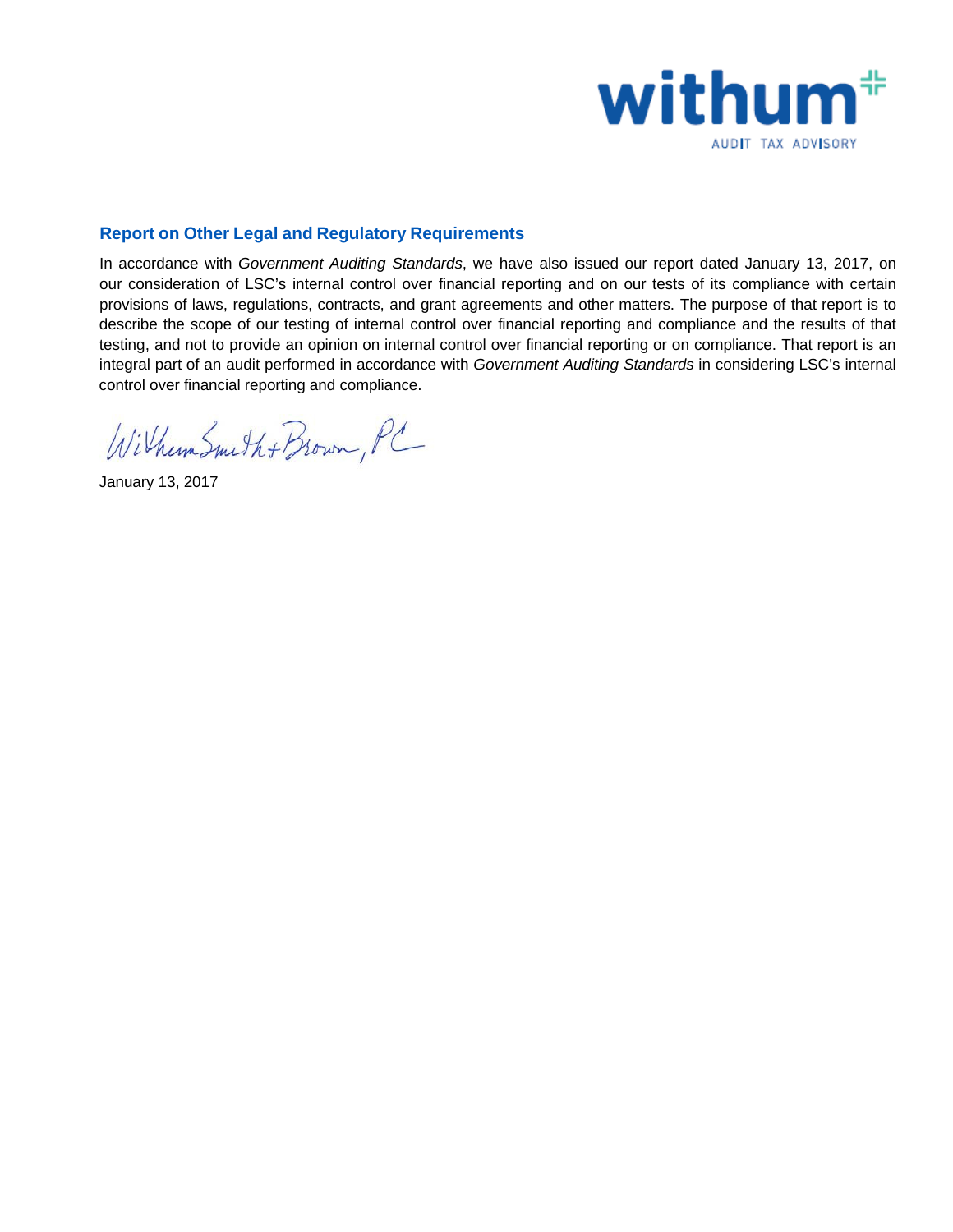## **Legal Services Corporation Statements of Financial Position September 30, 2016 and 2015**

|                                                  | 2016             | 2015              |
|--------------------------------------------------|------------------|-------------------|
| <b>Assets</b>                                    |                  |                   |
| <b>Current assets</b>                            |                  |                   |
| Cash and cash equivalents                        | \$<br>89,754,689 | \$<br>88,687,167  |
| Accounts receivable, net                         | 3,232            | 39,970            |
| Contributions receivable                         | 623,140          | 542,140           |
| Grants receivable                                |                  | 500,000           |
| Prepaid expenses and deposits                    | 74,412           | 369,909           |
| <b>Total current assets</b>                      | 90,455,473       | 90,139,186        |
| Property and equipment, net                      | 180,038          | 194,423           |
| Contributions receivable, net of current portion | 714,000          | 1,180,320         |
|                                                  | 91,349,511<br>S  | 91,513,929<br>\$  |
| <b>Liabilities and Net Assets</b>                |                  |                   |
| <b>Current liabilities</b>                       |                  |                   |
| Grants and contracts payable                     | \$<br>74,913,537 | \$.<br>72,408,184 |
| Accounts payable                                 | 402,874          | 1,536,774         |
| Accrued vacation and other liabilities           | 1,311,891        | 2,581,700         |
| Deferred revenue                                 | 2,364,559        | 2,759,649         |
| <b>Total current liabilities</b>                 | 78,992,861       | 79,286,307        |
| Net assets                                       |                  |                   |
| Unrestricted                                     |                  |                   |
| Undesignated                                     | 6,996,925        | 7,810,341         |
| Board designated                                 | 2,443,260        | 945,395           |
| Net investment in fixed assets                   | 180,038          | 194,423           |
| <b>Total unrestricted</b>                        | 9,620,223        | 8,950,159         |
| Temporarily restricted                           | 2,736,427        | 3,277,463         |
| Total net assets                                 | 12,356,650       | 12,227,622        |
|                                                  | \$<br>91,349,511 | \$<br>91,513,929  |

**The Notes to Financial Statements are an integral part of these statements.**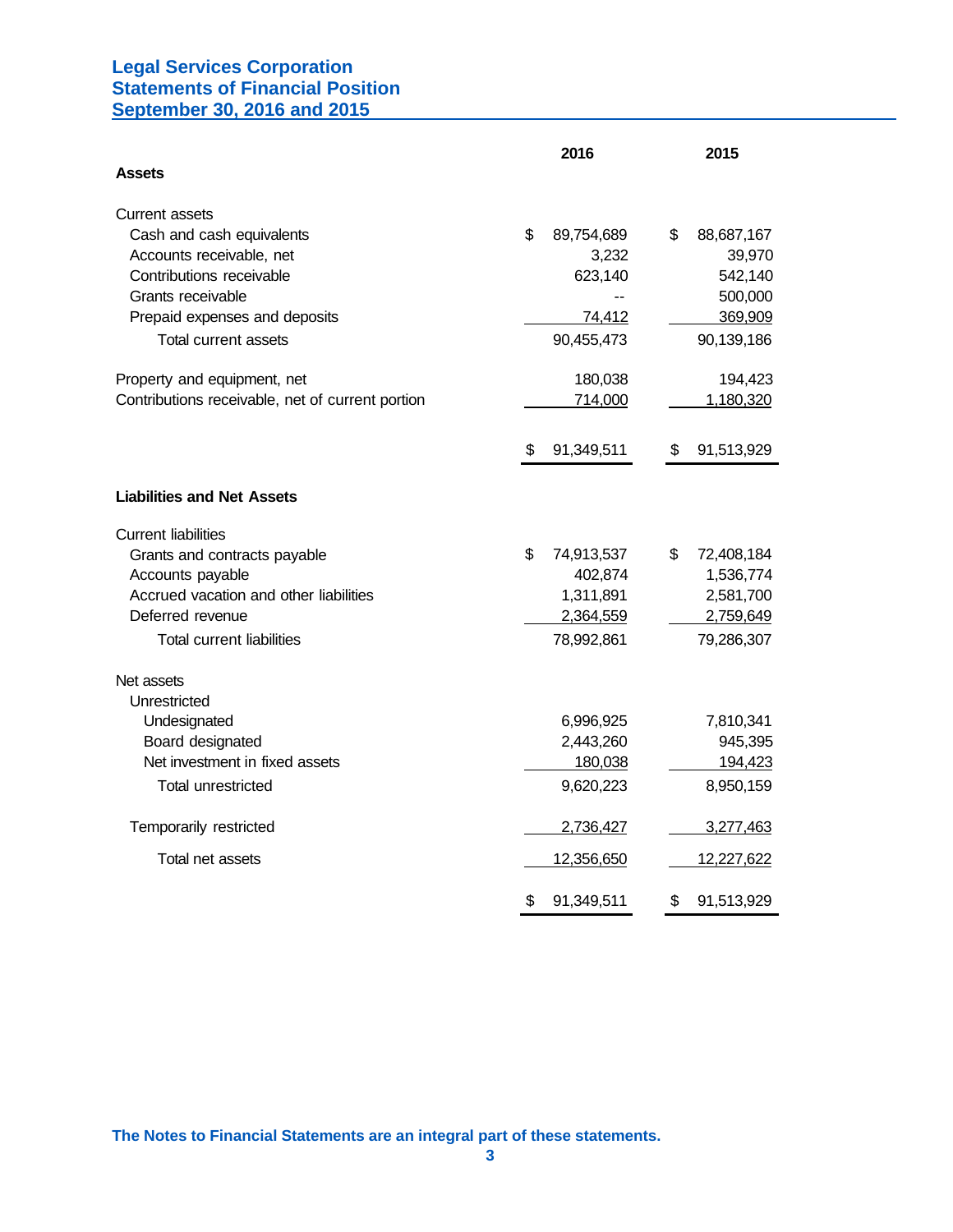# **Legal Services Corporation Statements of Activities and Changes in Net Assets Year Ended September 30, 2016**

|                                      |                     | <b>Temporarily</b> |                   |
|--------------------------------------|---------------------|--------------------|-------------------|
|                                      | <b>Unrestricted</b> | <b>Restricted</b>  | <b>Total</b>      |
| Support and revenues                 |                     |                    |                   |
| Federal appropriations               | 385,000,000<br>\$   | \$                 | 385,000,000<br>\$ |
| Grant revenue                        | 2,500,000           | 250,000            | 2,750,000         |
| Contributions                        | 43,155              | 86,587             | 129,742           |
| Other income                         | 33,495              |                    | 33,495            |
| Change in deferred revenue           | 395,091             |                    | 395,091           |
| Net assets released from restriction | 877,623             | (877, 623)         |                   |
|                                      | 388,849,364         | (541, 036)         | 388,308,328       |
| Expenses                             |                     |                    |                   |
| Program services                     |                     |                    |                   |
| Grants and contracts                 | 363,404,223         |                    | 363,404,223       |
| Herbert S. Garten Loan Repayment     |                     |                    |                   |
| Assistance Program                   | 982,800             |                    | 982,800           |
| Supporting services                  |                     |                    |                   |
| Management and grants oversight      | 18,894,536          |                    | 18,894,536        |
| Office of Inspector General          | 4,698,166           |                    | 4,698,166         |
| Fundraising                          | 199,575             |                    | 199,575           |
|                                      | 388,179,300         |                    | 388,179,300       |
| Change in net assets                 | 670,064             | (541, 036)         | 129,028           |
| Net assets, beginning of year        | 8,950,159           | 3,277,463          | 12,227,622        |
| Net assets, end of year              | 9,620,223<br>\$     | \$<br>2,736,427    | 12,356,650<br>\$  |

**The Notes to Financial Statements are an integral part of this statement.**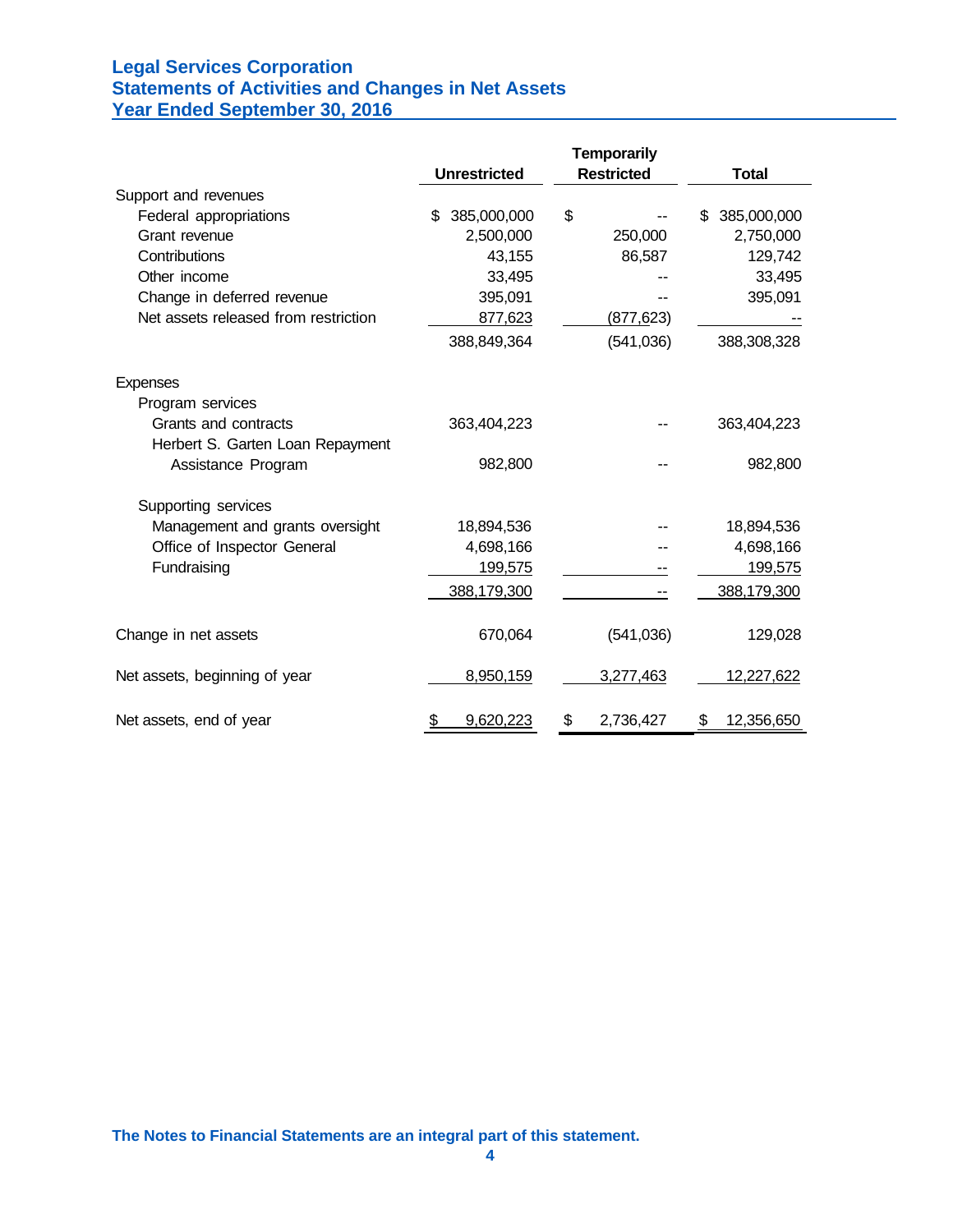# **Legal Services Corporation Statements of Activities and Changes in Net Assets Year Ended September 30, 2015**

|                                      | <b>Unrestricted</b> | <b>Temporarily</b><br><b>Restricted</b> | <b>Total</b>      |
|--------------------------------------|---------------------|-----------------------------------------|-------------------|
| Support and revenues                 |                     |                                         |                   |
| Federal appropriations               | 375,000,000<br>\$.  | \$                                      | 375,000,000<br>\$ |
| Grant revenue                        | 2,501,330           | 425,000                                 | 2,926,330         |
| Contributions                        |                     | 542,348                                 | 542,348           |
| Other income                         | 12,738              |                                         | 12,738            |
| Change in deferred revenue           | (645, 343)          |                                         | (645, 343)        |
| Net assets released from restriction | 875,358             | (875, 358)                              |                   |
|                                      | 377,744,083         | 91,990                                  | 377,836,073       |
| <b>Expenses</b>                      |                     |                                         |                   |
| Program services                     |                     |                                         |                   |
| Grants and contracts                 | 352,178,529         |                                         | 352,178,529       |
| Herbert S. Garten Loan Repayment     |                     |                                         |                   |
| Assistance Program                   | 943,577             |                                         | 943,577           |
| Supporting services                  |                     |                                         |                   |
| Management and grants oversight      | 18,984,707          |                                         | 18,984,707        |
| Office of Inspector General          | 4,496,907           |                                         | 4,496,907         |
| Fundraising                          | 324,852             |                                         | 324,852           |
|                                      | 376,928,572         |                                         | 376,928,572       |
| Change in net assets                 | 815,511             | 91,990                                  | 907,501           |
| Net assets, beginning of year        | 8,134,648           | 3,185,473                               | 11,320,121        |
| Net assets, end of year              | \$<br>8,950,159     | 3,277,463<br>S                          | \$<br>12,227,622  |

**The Notes to Financial Statements are an integral part of this statement.**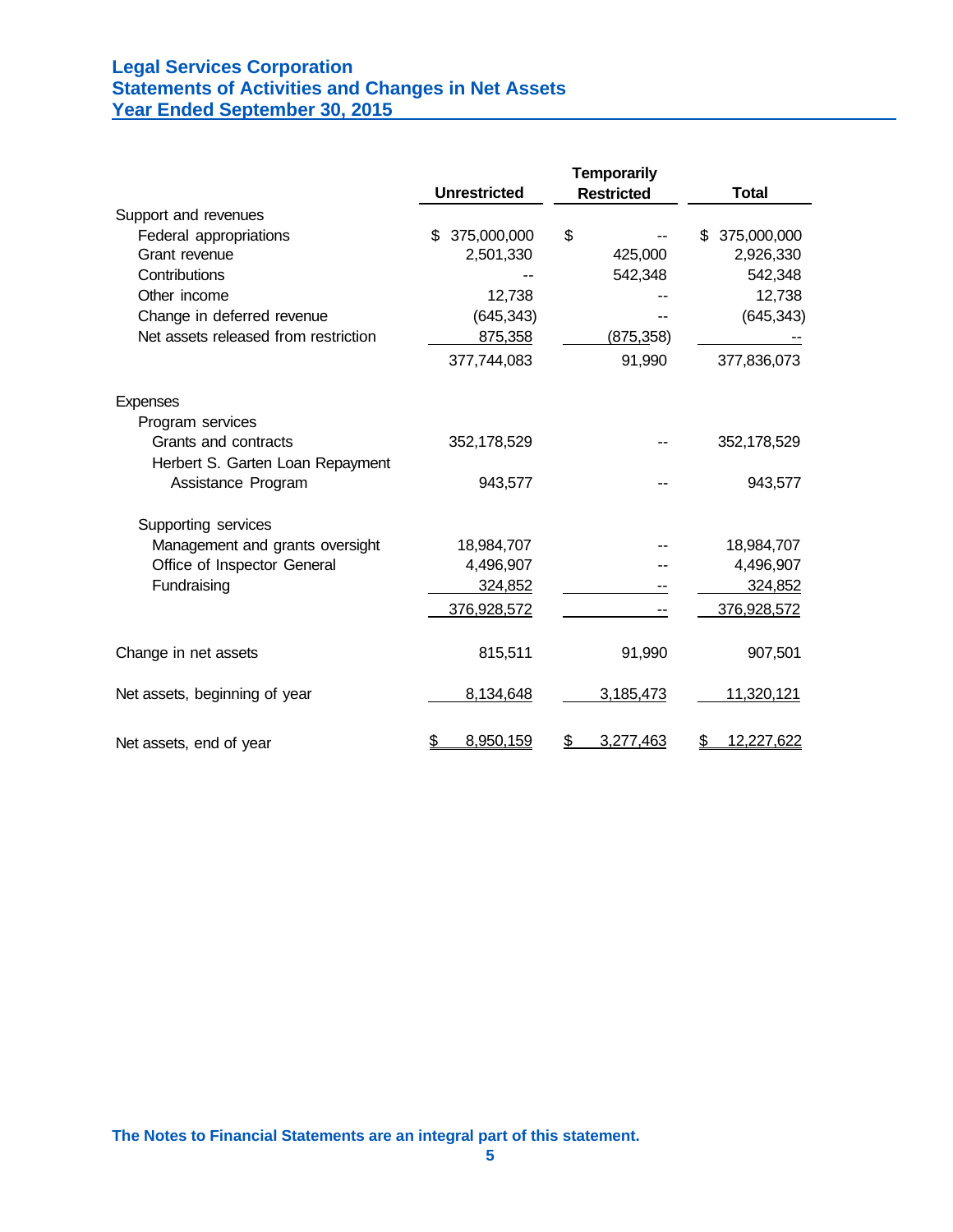# **Legal Services Corporation Statements of Cash Flows**

**Years Ended September 30, 2016 and 2015**

| Cash flows from operating activities<br>\$<br>Changes in net assets<br>129,028<br>\$<br>907,501<br>Adjustments to reconcile changes in net assets<br>to net cash provided by operating activities<br>Depreciation and amortization<br>84,973<br>218,346<br>Loss on disposal of assets<br>4,118<br>8,739 |
|---------------------------------------------------------------------------------------------------------------------------------------------------------------------------------------------------------------------------------------------------------------------------------------------------------|
|                                                                                                                                                                                                                                                                                                         |
|                                                                                                                                                                                                                                                                                                         |
|                                                                                                                                                                                                                                                                                                         |
|                                                                                                                                                                                                                                                                                                         |
|                                                                                                                                                                                                                                                                                                         |
|                                                                                                                                                                                                                                                                                                         |
| Changes in assets and liabilities                                                                                                                                                                                                                                                                       |
| Accounts receivable<br>36,738<br>13,407                                                                                                                                                                                                                                                                 |
| Contributions receivable<br>385,320<br>(1,600)                                                                                                                                                                                                                                                          |
| 295,497<br>(49, 956)<br>Prepaid expenses and deposits                                                                                                                                                                                                                                                   |
| Grants receivable<br>500,000<br>700,000                                                                                                                                                                                                                                                                 |
| 5,040,907<br>2,505,353<br>Grants and contracts payable                                                                                                                                                                                                                                                  |
| (1, 133, 900)<br>713,467<br>Accounts payable                                                                                                                                                                                                                                                            |
| Accrued vacation and other liabilities<br>(1,269,809)<br>1,381,345                                                                                                                                                                                                                                      |
| Deferred revenue<br>(395,090)<br>644,012                                                                                                                                                                                                                                                                |
| 1,142,228<br>9,576,168<br>Net cash provided by operating activities                                                                                                                                                                                                                                     |
| Cash flows from investing activities                                                                                                                                                                                                                                                                    |
| Purchase of property and equipment<br>(74, 706)<br>(45,043)                                                                                                                                                                                                                                             |
| (74, 706)<br>(45, 043)<br>Net cash used by investing activities                                                                                                                                                                                                                                         |
| Net increase in cash and cash equivalents<br>1,067,522<br>9,531,125                                                                                                                                                                                                                                     |
| Cash and cash equivalents                                                                                                                                                                                                                                                                               |
| Beginning of year<br>79,156,042<br>88,687,167                                                                                                                                                                                                                                                           |
| End of year<br>89,754,689<br>88,687,167<br>\$<br>\$                                                                                                                                                                                                                                                     |
| Supplemental disclosure of cash flow information                                                                                                                                                                                                                                                        |
| Income taxes paid<br><u>\$</u><br><u>\$</u>                                                                                                                                                                                                                                                             |
| \$<br>\$<br>Interest paid                                                                                                                                                                                                                                                                               |

**The Notes to Financial Statements are an integral part of these statements.**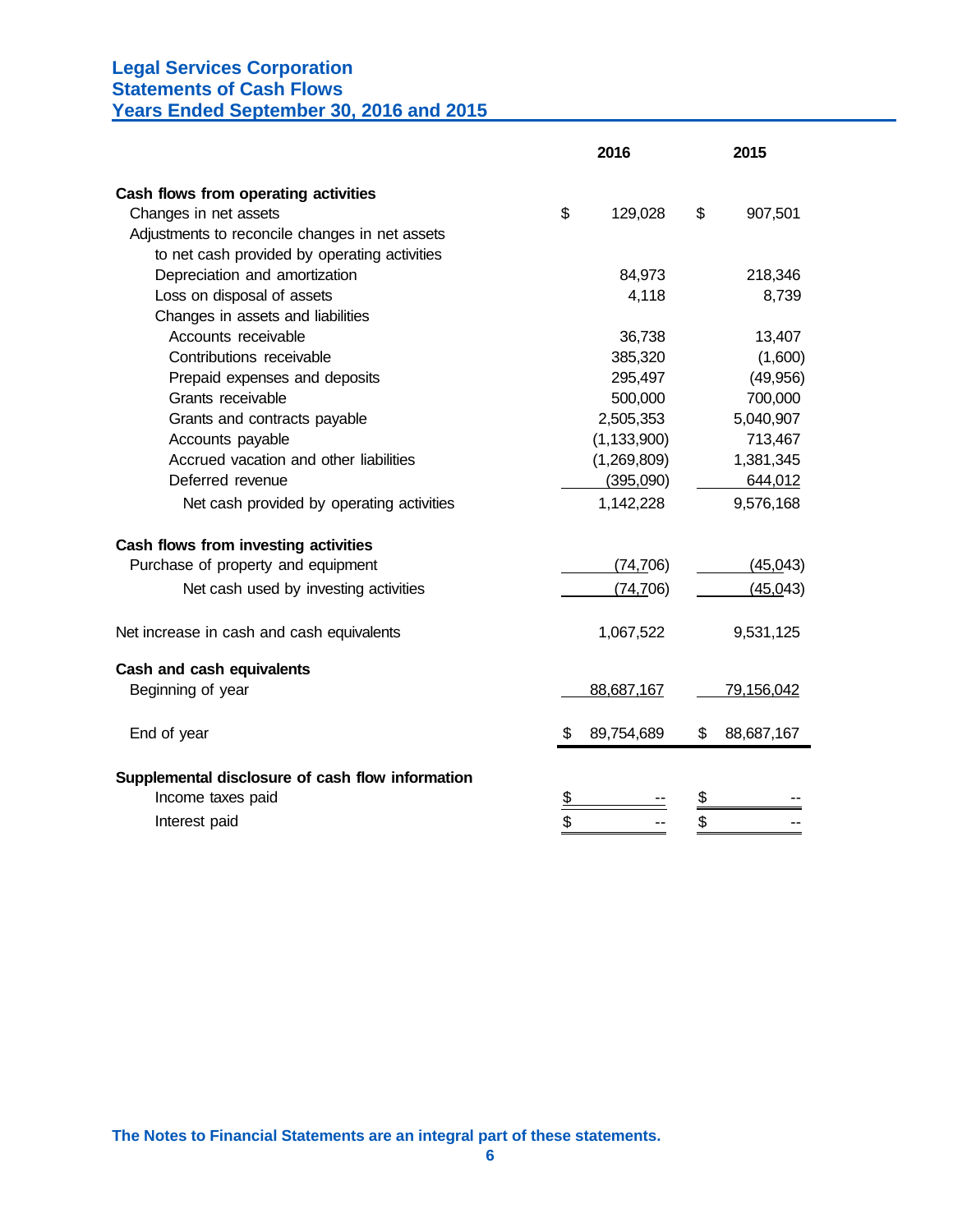## **1. ORGANIZATION AND PURPOSE**

Legal Services Corporation ("LSC") is a private non-membership District of Columbia nonprofit corporation, established by Congress in the Legal Services Corporation Act of 1974, Public Law 93-355, and amended in 1977 by Public Law 95-222. The purpose of LSC is to provide financial support to independent organizations that directly provide legal assistance in non-criminal proceedings or matters to persons financially unable to afford such counsel.

## **2. SUMMARY OF SIGNIFICANT ACCOUNTING POLICIES**

#### **Basis of Accounting**

LCS's financial statements are prepared on the accrual basis of accounting. Accordingly, revenue is recognized when earned, and expenses are recorded when incurred in accordance with accounting principles generally accepted in the United States of America.

#### **Basis of Presentation**

Financial reporting by not-for-profit organizations requires that resources be classified for accounting and reporting purposes into net asset categories according to externally (donor) imposed restrictions. For the years ended September 30, 2016 and 2015, LSC had accounting transactions in the unrestricted net asset category, which represents net assets that are not subject to donor imposed restriction. LSC classifies the unrestricted net assets into undesignated, board designated and net investment in fixed assets. Board designated net assets represent amounts that have been earmarked by the Board of Directors for continuing programs and administrative activities. Net assets invested in fixed assets represent investments in property, equipment and computer software, net of accumulated depreciation and amortization. LSC also has transactions in the temporarily restricted net asset category, which represents net assets that are subject to donor imposed restrictions.

#### **Cash and Cash Equivalents**

LSC's cash and cash equivalents includes a fund balance with the U.S. Treasury of \$20,263,367 and \$13,935,000 as of September 30, 2016 and 2015, respectively.

#### **Accounts Receivable**

Accounts receivable are net of an allowance of \$520,800 and \$484,400 as of September 30, 2016 and 2015, respectively, determined based on historical experience and an analysis of specific amounts.

#### **Contributions Receivable**

Contributions receivable, including unconditional promises to give (pledges), are recognized as revenue in the period received. In accordance with FASB "Fair Value Option" standards LSC has determined the discount rate under its investment protocol is immaterial therefore, no discount has been applied for the payment of future receivables. LSC deems all the contributions to be fully collectible, therefore no allowance has been established for doubtful accounts.

#### **Property and Equipment**

Capital assets are stated at cost and depreciated using the straight-line method over the estimated useful lives of the assets of five to ten years. Depreciation is reported as an unallocated expense and is not directly identified with individual functions.

#### **Revenues and Support Recognition**

LSC receives federal appropriations for Management and Grants Oversight, and Office of Inspector General funding which are reported as support and revenue in the period the public law makes them available. Unexpended portions of these appropriations are reported as unrestricted net assets.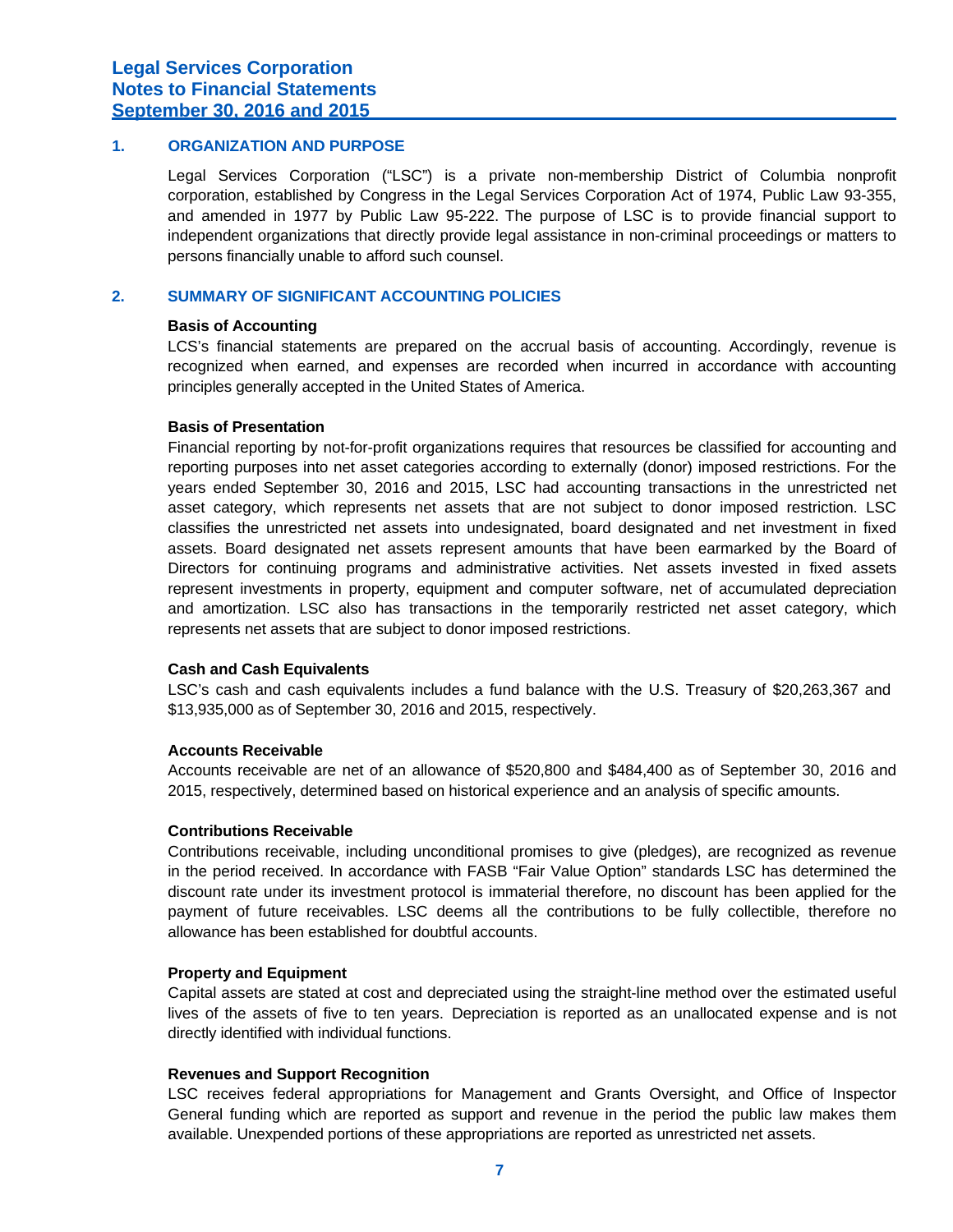In addition, LSC receives federal appropriations for Basic Field Programs, Technology Initiatives, LRAP program, and the Pro Bono Innovation. Management considers these earned when LSC has fully executed the related award agreements to third parties. Amounts received for the unearned portions are therefore reported as deferred revenue.

LSC recognizes contributions as revenue when they are received or unconditionally pledged and records these revenues as unrestricted or restricted support according to donor stipulations that limit the use of these assets due to time or purpose restrictions. When a donor restriction expires, temporarily restricted net assets are reclassified to unrestricted net assets and reported in the statements of activities and changes in net assets as net assets released from restrictions.

LSC also has grant revenues which are treated as exchange transactions in the statements of activities and changes in net assets. Funds received in advance of their use are accounted for as deferred revenue in the statements of financial position.

#### **Grant Recoveries**

Grantees who have not complied with the requirements of the Legal Services Corporation Act of 1974 and implementing regulations may be subject to actions that result in a recovery of grant funds. Sources of grant refunds may include recoveries of disallowed costs, excess fund balances, unexpended funds on Private Attorney Involvement programs and sanctions imposed by LSC for failure to comply with other regulatory requirements, as well as other types of recoveries. Grant recoveries are reported as a reduction of grant and contract expenses on the accompanying statements of activities and changes in net assets.

#### **Estimates**

The preparation of financial statements in conformity with generally accepted accounting principles requires management to make estimates and assumptions that affect certain reported amounts and disclosures. Accordingly, actual results may differ from those estimates.

## **Income Taxes**

LSC is exempt from federal income tax under section 501(c)(3) of the Internal Revenue Code and the applicable income tax regulations of the District of Columbia, except for unrelated business income. No provision for income taxes was required for the years ended September 30, 2016 and 2015, as LSC had no net unrelated business income.

There was also no tax related to interest and penalties reported in the financial statements. LSC's Forms 990, Return of Organization Exempt from Income Tax, for the years ending September 30, 2016, 2015 and 2014 are subject to examination by the IRS, generally for 3 years after they were filed.

#### **Concentration of Revenue**

LSC receives substantially all of its revenue from direct federal government appropriations. Should there be a significant reduction in this revenue, LSC's programs and activities could be negatively affected.

## **3. NEW ACCOUNTING PRONOUNCEMENT**

In August 2016, the FASB issued ASU 2016-14 – Not-for-profit Entities (Topic 958)- Presentation of Financial Statements of Not-for-profit Entities. ASU 2016-14, which is effective for fiscal years beginning after December 15, 2017 with early adoption permitted will require a change to two areas of not-for-profit accounting and significant new financial statement presentation and disclosure requirements. Under ASU 2016-14 (the ASU), underwater funds will be accounted for within net assets with donor restrictions and not within net assets without donor restrictions, as is the current practice. In addition, the ASU eliminates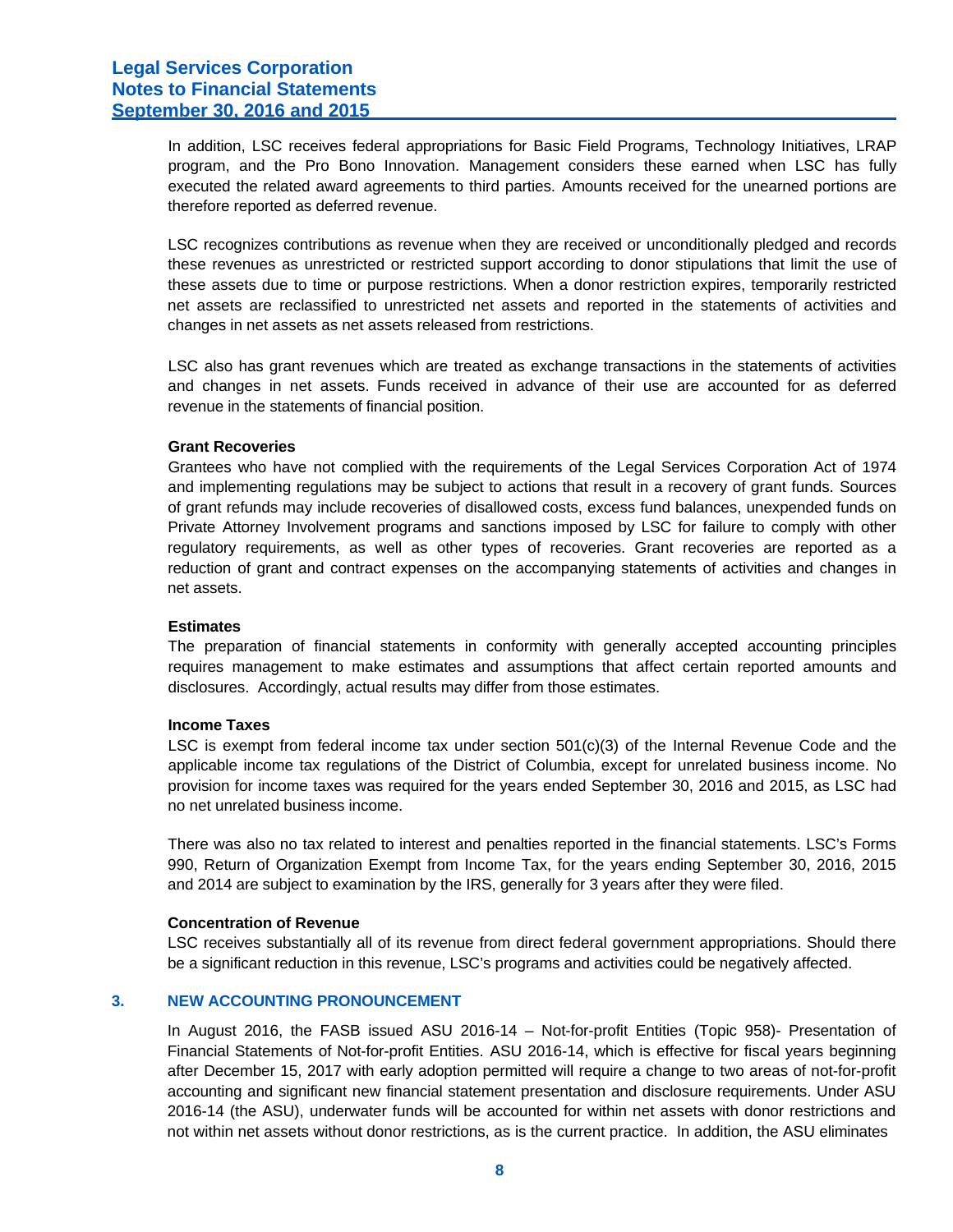the accounting policy election to release donor-imposed restrictions over the useful life of donated property and equipment when the donor does not explicitly specify the period of time the property must be used. Instead, entities will be required to relieve the donor's restrictions at the time the asset is placed in service. The ASU also changes the presentation and disclosure requirements of not-for-profit entities in the following areas: expense disclosures, display of net asset classes, cash flow presentation, quantitative and qualitative liquidity disclosures and presentation of investment returns. The Organization is currently evaluating the impact these changes will have on its future financial statements.

#### **4. CONCENTRATION OF CREDIT RISK – DEPOSITS**

In January 2013, LSC started using sweep accounts when the unlimited Federal Deposit Insurance Corporation ("FDIC") insurance coverage ended, and invested amounts over \$250,000 in high-quality, short-term mutual funds that consist of U.S. Treasury obligations. At September 30, 2016 and 2015, LSC had \$69,039,356 and \$74,000,167, respectively, in excess of FDIC insured limits. LSC believes any risks it is exposed to are minimal.

#### **5. EQUIPMENT**

Property and equipment consists of the following at September 30, 2016:

|                                | <b>Beginning</b><br><b>Balance</b><br><b>Additions</b> |                 | <b>Disposals</b>  | Ending<br><b>Balance</b> |  |
|--------------------------------|--------------------------------------------------------|-----------------|-------------------|--------------------------|--|
|                                |                                                        |                 |                   |                          |  |
| Furniture and equipment        | \$2,108,375                                            | \$<br>61.341    | (523, 442)<br>\$. | \$1,646,274              |  |
| Software                       | 575,194                                                | 9,356           | $-$               | 584,550                  |  |
| Leasehold improvements         | 6,695                                                  | 4,009           | --                | 10,704                   |  |
| Subtotal                       | 2,690,264                                              | 74,706          | (523, 442)        | 2,241,528                |  |
| Less: Accumulated depreciation |                                                        |                 |                   |                          |  |
| & amorization                  | (2,495,841)                                            | (84, 973)       | 519,324           | (2,061,490)              |  |
| Capital assets (net)           | \$<br>194,423                                          | (10, 267)<br>\$ | \$<br>(4, 118)    | 180,038<br>\$            |  |

Property and equipment consists of the following at September 30, 2015:

|                                | <b>Beginning</b><br><b>Balance</b> | <b>Additions</b> | <b>Disposals</b> | Ending<br><b>Balance</b> |
|--------------------------------|------------------------------------|------------------|------------------|--------------------------|
| Furniture and equipment        | \$2,315,492                        | \$<br>40,900     | (248, 017)<br>S  | \$2,108,375              |
| Software                       | 572,201                            | 2,993            | $-$              | 575,194                  |
| Leasehold improvements         | 5,545                              | 1,150            | --               | 6,695                    |
| Subtotal                       | 2,893,238                          | 45,043           | (248, 017)       | 2,690,264                |
| Less: Accumulated depreciation |                                    |                  |                  |                          |
| & amorization                  | (2,516,773)                        | (218, 346)       | 239,278          | (2,495,841)              |
| Capital assets (net)           | 376,465                            | (173, 303)<br>S  | (8,739)          | 194,423                  |

Depreciation and amortization expense for the years ended September 30, 2016 and 2015 was \$84,973 and \$218,346, respectively.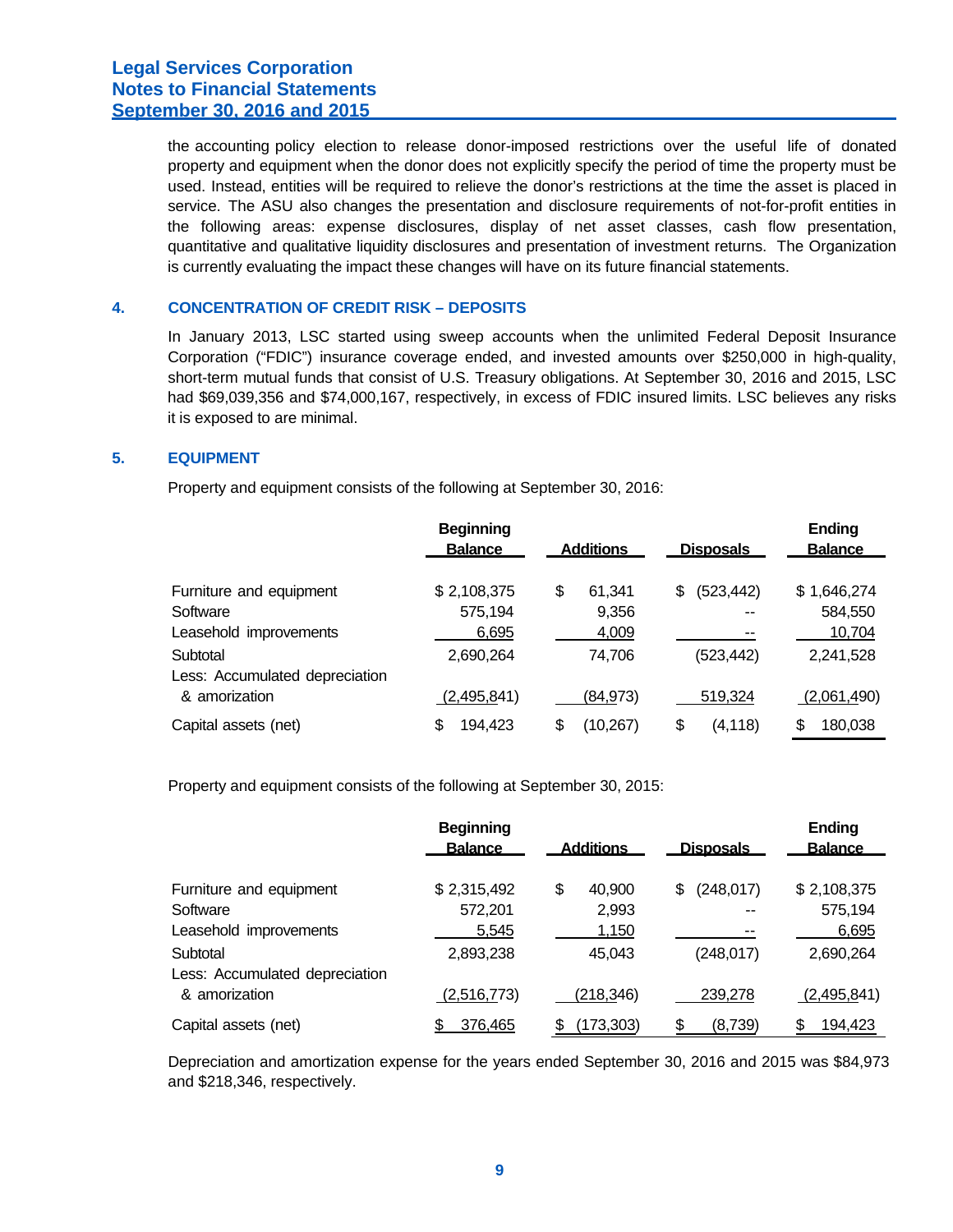## **6. FINANCIAL INSTRUMENTS**

Certain financial instruments are required to be recorded at fair value. Changes in assumptions or estimation methods could affect the fair value estimates; however, management does not believe any such changes would have a material impact on financial condition, results of operations or cash flows. Other financial instruments, including cash equivalents, other investments and short-term debt, are recorded at cost, which approximates fair value.

### **7. FAIR VALUE MEASUREMENTS**

The Financial Accounting Standards Board established a framework for measuring fair value. That framework provides a fair value hierarchy that prioritizes the inputs to valuation techniques used to measure fair value. The hierarchy gives the highest priority to unadjusted quoted prices in active markets for identical assets or liabilities (Level 1 measurements) and the lowest priority to unobservable inputs (Level 3 measurements). The three levels of the fair value hierarchy are described below:

- **Level 1 –** Inputs to the valuation methodology are unadjusted quoted prices for identical assets or liabilities in active markets that LSC has the ability to access.
- **Level 2 -** Observable inputs other than Level 1 prices, such as quoted prices for similar assets or liabilities; or other inputs that are observable or can be corroborated by observable market data for substantially the full term of the assets or liabilities.
- **Level 3 -** Unobservable inputs that are supported by little or no market activity and that are financial instruments whose values are determined using pricing models, discounted cash flow methodologies, or similar techniques, as well as instruments for which the determination of fair value requires significant judgment or estimation.

Fair values of assets measured on a recurring basis at September 30, 2016 are as follows:

|                                                 | <b>Fair Value</b><br>Total |            | <b>Significant</b><br><b>Other Observable</b><br>Inputs (Level 2) |            | <b>Significant</b><br>Unobservable<br>Inputs (Level 3) |           |
|-------------------------------------------------|----------------------------|------------|-------------------------------------------------------------------|------------|--------------------------------------------------------|-----------|
| Money market accounts<br>in U.S. Treasury notes | \$                         | 69,489,322 | \$                                                                | 69,489,322 | \$                                                     |           |
| Contribution receivable                         |                            | 1,337,140  |                                                                   | --         |                                                        | 1,337,140 |
| Loan repayment assistance<br>program receivable |                            | 18,240     |                                                                   | --         |                                                        | 18,240    |
|                                                 | \$                         | 70,844,702 | S                                                                 | 69,489,322 |                                                        | 1,355,380 |

Fair values of assets measured on a recurring basis at September 30, 2015 are as follows:

|                           | <b>Fair Value</b><br>Total |    | <b>Significant</b><br><b>Other Observable</b><br>Inputs (Level 2) |    | <b>Significant</b><br>Unobservable<br>Inputs (Level 3) |  |
|---------------------------|----------------------------|----|-------------------------------------------------------------------|----|--------------------------------------------------------|--|
| Money market accounts     |                            |    |                                                                   |    |                                                        |  |
| in U.S. Treasury notes    | \$<br>57,392,418           | \$ | 57,392,418                                                        | \$ | --                                                     |  |
| TD investment             | 350,000                    |    | 350,000                                                           |    | $ -$                                                   |  |
| Contribution receivable   | 1,722,460                  |    | --                                                                |    | 1,722,460                                              |  |
| Loan repayment assistance |                            |    |                                                                   |    |                                                        |  |
| program receivable        | 20,838                     |    | --                                                                |    | 20,838                                                 |  |
|                           | \$<br>59,485,716           | \$ | 57,742,418                                                        | \$ | 1,743,298                                              |  |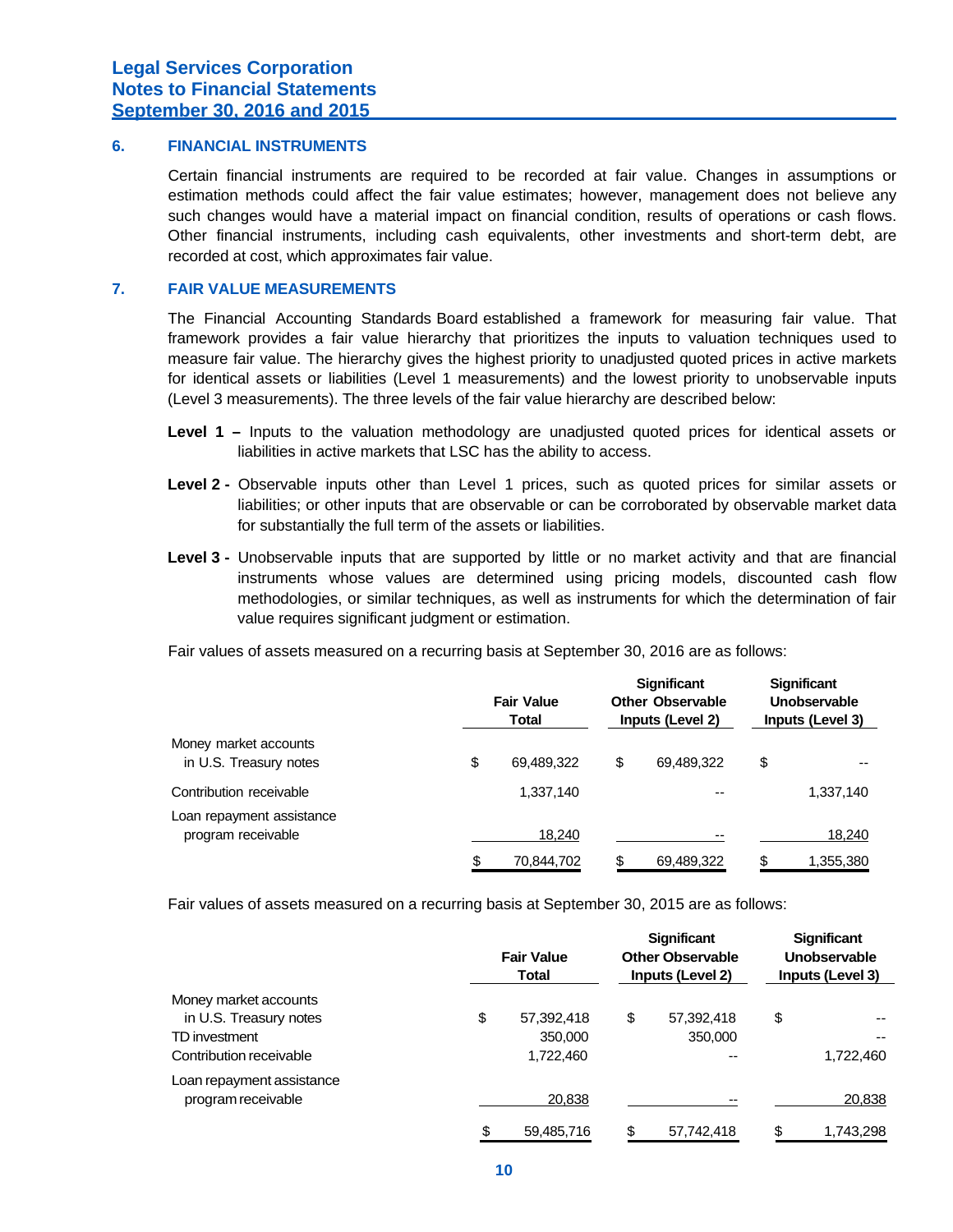Assets measured at fair value on a recurring basis using significant observable inputs (Level 2 inputs):

LSC maintains cash balances at two financial institutions with offices in the Washington, DC metropolitan area. Each institution maintains target balances up to \$248,000 with any excess funds swept to an account that purchases mutual funds investing in U.S. Treasury bills with an average dividend rate of 0.01 percent for 2016 and 2015, which is arrived at by the financial institution deducting a fee of up to -0- basis points from the dividend rate provided by the institutions' Treasury Reserves. Annual expense ratios are based on amounts incurred during the most recent fiscal year, as shown in the funds' audited financial statements, and may have been restated to reflect current service provider fees, net of any waivers, reimbursements or caps that the fund's manager may have committed to the fund and that are currently in effect. Monthly fees and expenses are approximate, assume that the investor held shares of the fund valued at the ending balance for the entire month, and do not include the effect of any transactions that may have been made during the month.

Assets measured at fair value on a recurring basis using significant unobservable inputs (Level 3 inputs):

The LRAP accounts receivable is stated at the amount management expects to collect from refunded loans. Through an evaluation each year, management adjusts the LRAP allowance account based on its assessment of the current status of individual loans. The net of these two amounts is the receivable reported in the financial statements.

Contributions receivable, arising from unconditional promise to give, is stated at the amount management expects to collect.

In accordance with FASB "Fair Value Option" standards LSC has determined the discount rate under its investment protocol is immaterial therefore, no discount has been applied for the payment of future receivables.

The table below presents information about the changes in the Loan Repayment Assistance Program and the contributions receivable:

| 2016            | 2015 |           |  |
|-----------------|------|-----------|--|
|                 |      |           |  |
| \$<br>20,838    | \$   | 2,330     |  |
| (2,598)         |      | 18,508    |  |
| \$<br>18,240    | \$   | 20,838    |  |
|                 |      |           |  |
|                 |      |           |  |
| \$<br>1,722,460 | \$   | 1,720,860 |  |
| (385,320)       |      | 1,600     |  |
| 1,337,140       |      | 1,722,460 |  |
|                 |      |           |  |

#### **8. GRANTS RECEIVABLE AND DEFERRED REVENUE**

LSC operates under various federal appropriations and grants from private sources. At September 30, 2016 and 2015, LSC was due certain amounts from private funding sources which resulted from execution of grant agreements. LSC also received appropriated funds in excess of amounts earned on providing related services, resulting in deferred revenue that continue into the subsequent year.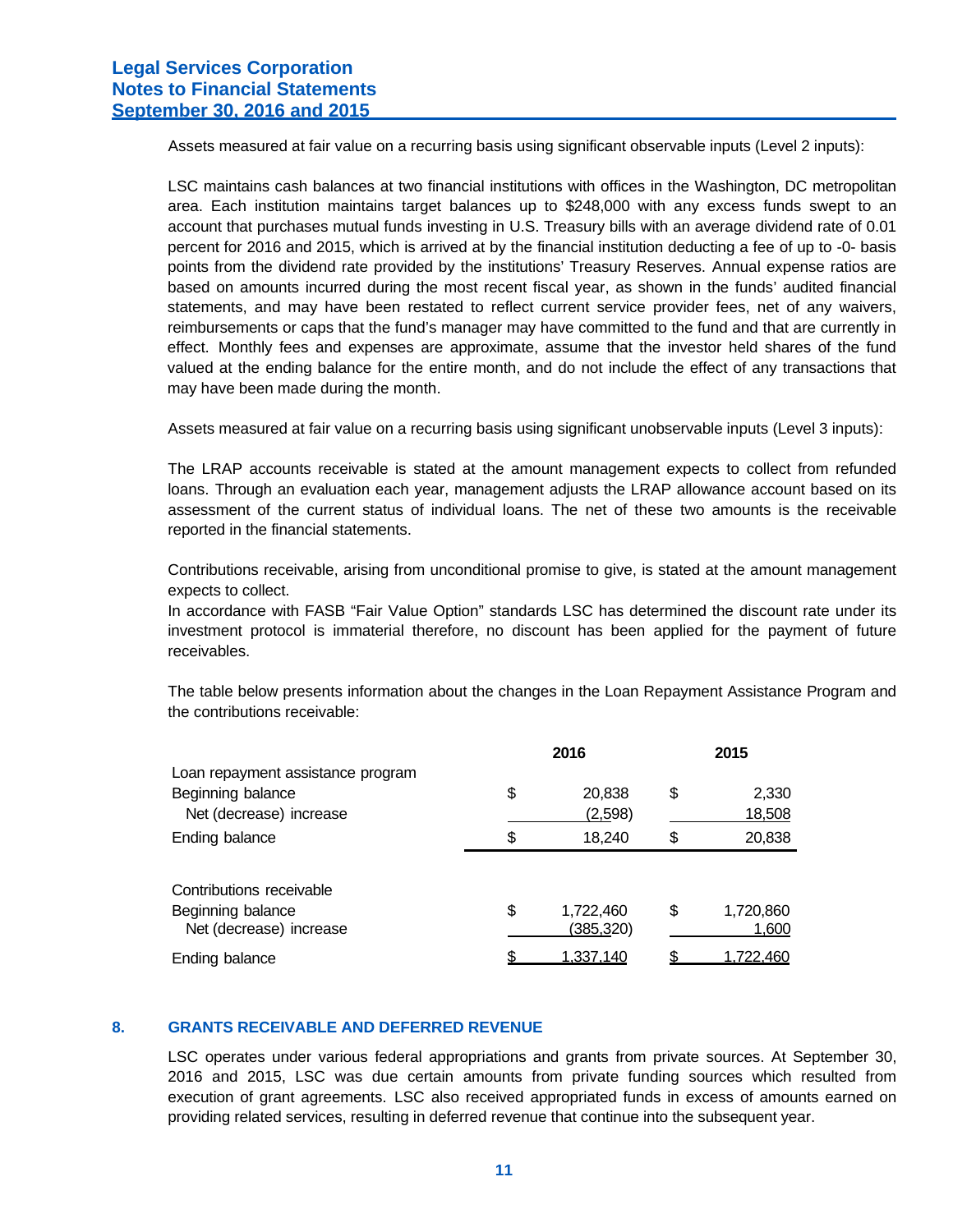The following details the grants receivables and deferred revenue at September 30:

|                                    |    | 2016      | 2015            |
|------------------------------------|----|-----------|-----------------|
| Grants receivable                  |    |           |                 |
| The Margaret A. Cargill Foundation | \$ |           | \$<br>400,000   |
| Kresge Foundation                  |    |           | 100,000         |
|                                    | ß. |           | 500,000         |
| Deferred revenue                   |    |           |                 |
| <b>Basic Field Programs</b>        | \$ | 739,117   | \$<br>1,141,575 |
| U.S. Court of Veterans Appeals     |    | 28,662    | 12,485          |
| Technology Initiatives             |    | 114,737   | 140,746         |
| Loan Repayment Assistance Program  |    | 1,482,043 | 1,464,843       |
|                                    | \$ | 2.364.559 | \$<br>2.759.649 |

## **9. GRANTS AND CONTRACTS EXPENSE**

Grants and contracts expense for the years ended September 30, 2016 and 2015 consists of the following:

|                                       | 2016              | 2015                |
|---------------------------------------|-------------------|---------------------|
| <b>Basic Field Programs</b>           | \$<br>352,402,458 | \$<br>342,470,572   |
| U.S. Court of Vets Appeal Funds       | 2,483,823         | 2,492,937           |
| Hurricane Sandy Disaster Relief Funds |                   | 21,401              |
| <b>Grants From Other Funds</b>        | 42,781            | 47,280              |
| Pro Bono Innovation Fund              | 3,800,000         | 3,800,463           |
| Technology Initiatives                | 4,026,010         | 4,052,402           |
| Midwest Disaster Relief Fund          | 186,831           | 824,186             |
| Justice Gap Study                     | 12,211            | 50,000              |
| <b>Rural Summer Legal Corps</b>       | 292,250           |                     |
| Library Initiative- Mellon            | 69,302            |                     |
| Vieth Leadership Fund                 | 50,000            |                     |
| Data Driven Management- Civil Legal   | 37,239            |                     |
| Statewide Website Review- Ford        | 135,048           |                     |
| <b>Grants Recoveries</b>              | (133, 730)        | <u>(1,580,7</u> 12) |
|                                       | \$<br>363,404,223 | \$<br>352,178,529   |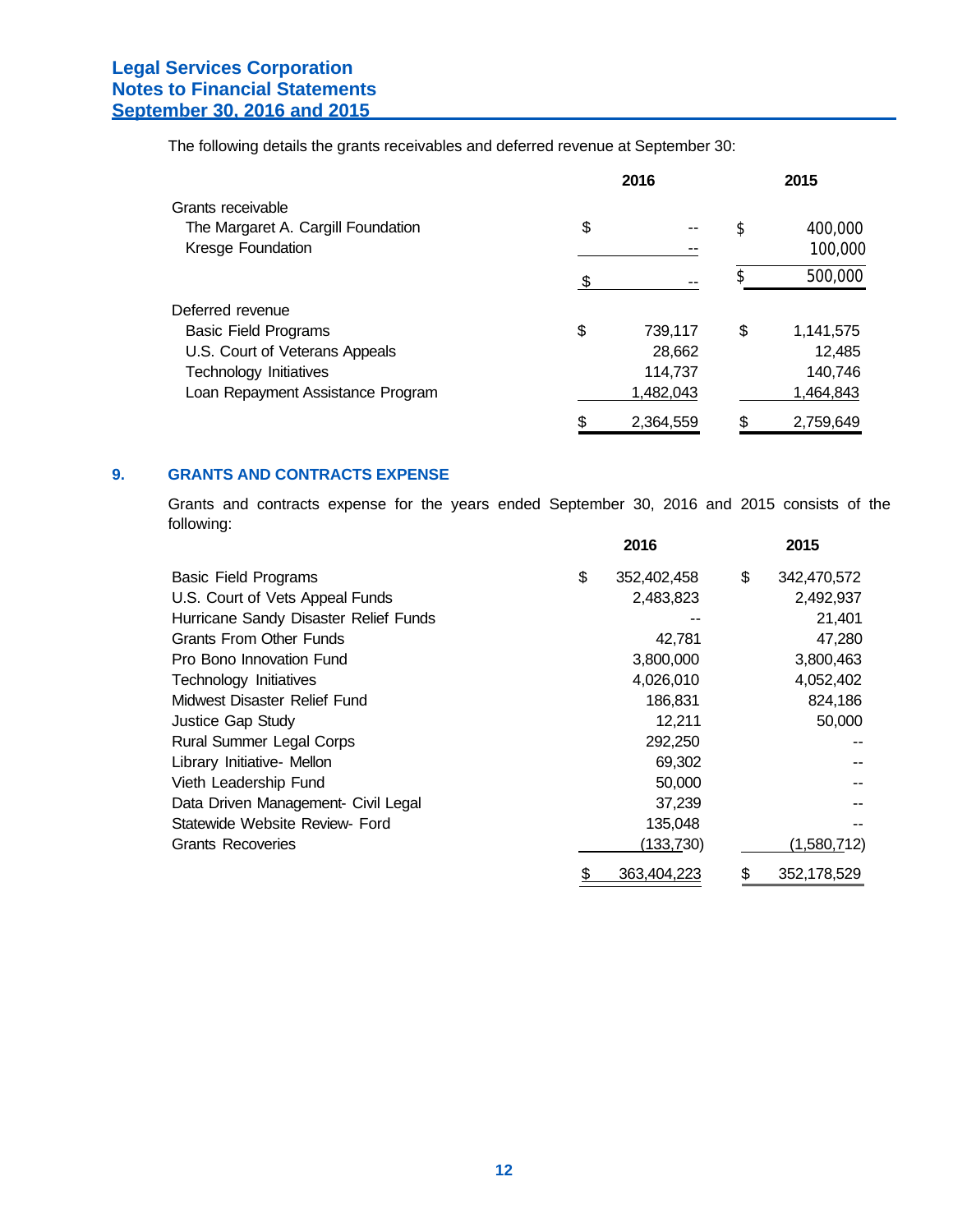## **10. MANAGEMENT AND GRANTS OVERSIGHT**

Management and grants oversight expenses for the years ended September 30, 2016 and 2015 consists of the following:

|                             | 2016             | 2015             |
|-----------------------------|------------------|------------------|
| Compensation and benefits   | \$<br>13,914,978 | \$<br>14,032,355 |
| Temporary employee pay      | 613,164          | 522,584          |
| Consulting                  | 845,721          | 743,676          |
| Travel and transportation   | 838,107          | 788,261          |
| Communications              | 88,082           | 84,461           |
| Occupancy cost              | 1,757,496        | 1,722,793        |
| Printing and reproduction   | 56,683           | 53,467           |
| Other operating expenses    | 691,214          | 810,025          |
| Capital expenditures        | 59,155           | 42,124           |
| Sub-total                   | 18,864,600       | 18,799,746       |
| Depreciation & amortization | 84,973           | 218,346          |
| Loss on disposal of assets  | 4,118            | 8,739            |
| Less: Capitalized assets    | (59, 155)        | (42, 124)        |
|                             | \$<br>18,894,536 | 18,984,707       |

## **11. OFFICE OF INSPECTOR GENERAL**

LSC's Office of Inspector General expenses for the years ended September 30, 2016 and 2015 were as follows:

|                           | 2016            |    | 2015      |  |
|---------------------------|-----------------|----|-----------|--|
| Compensation and benefits | \$<br>3,897,244 | \$ | 3,831,034 |  |
| Temporary employee pay    |                 |    | 18,880    |  |
| Consulting                | 497,918         |    | 329,959   |  |
| Travel and transportation | 201,801         |    | 226,571   |  |
| Communications            | 17,026          |    | 19,271    |  |
| Occupancy cost            | 2,802           |    | 12        |  |
| Printing and reproduction | 7,842           |    | 10,024    |  |
| Other operating expenses  | 73,533          |    | 61,156    |  |
| Capital expenditures      | 15,550          |    | 2,918     |  |
| Sub-total                 | 4,713,716       |    | 4,499,825 |  |
| Less: Capitalized assets  | (15, 550)       |    | (2,918)   |  |
|                           | \$<br>4,698,166 | \$ | 4,496,907 |  |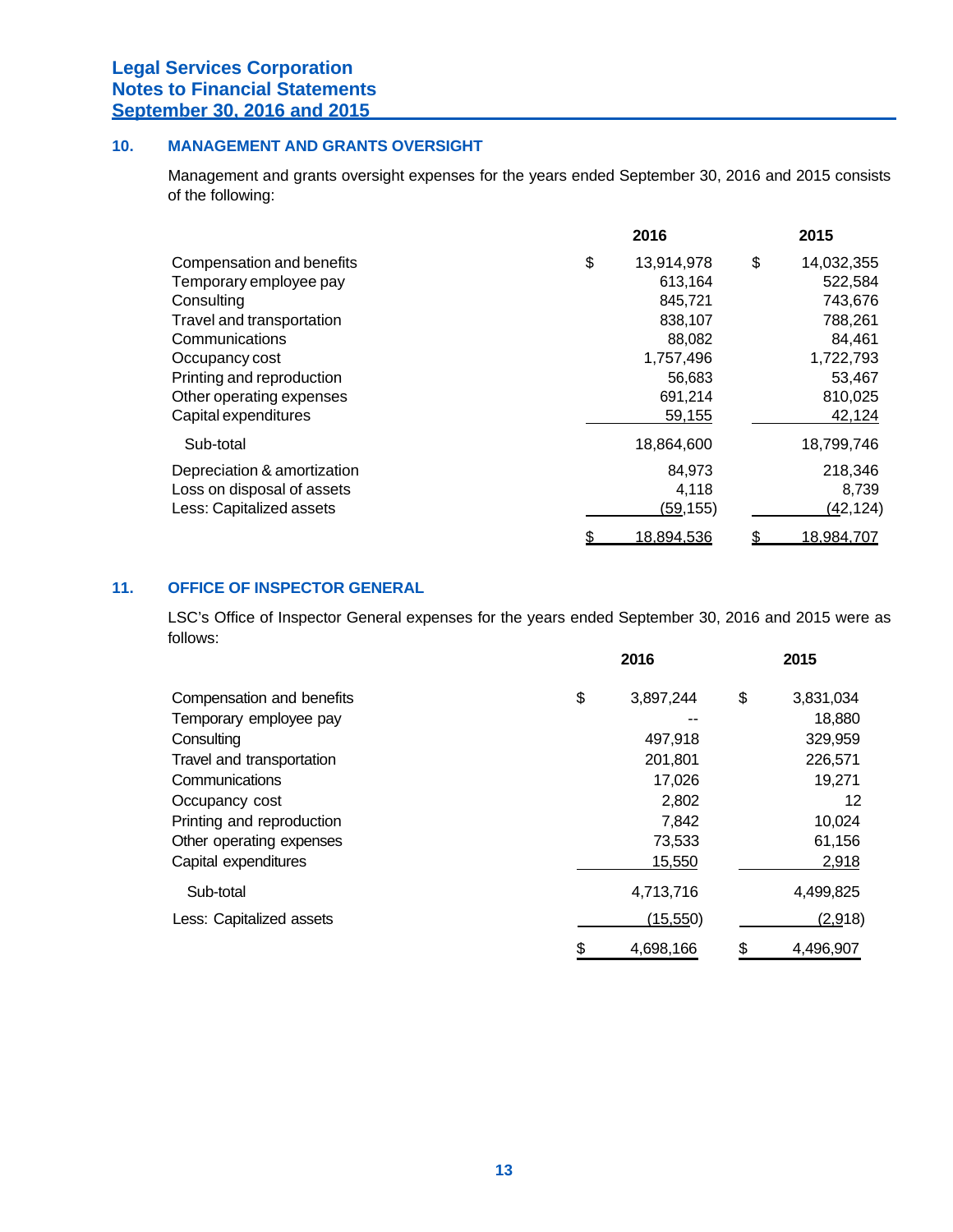### **12. FUNDRAISING**

LSC's Fundraising expenses for the years ended September 30, 2016 and 2015 were as follows:

|                           | 2016 |         | 2015 |         |
|---------------------------|------|---------|------|---------|
| Compensation and benefits | \$   | 132,225 | \$   | 259,205 |
| Temporary employee pay    |      | 6,333   |      | 11,418  |
| Consulting                |      | 6,358   |      | 21,408  |
| Travel and transportation |      | 34,312  |      | 18,555  |
| Communications            |      | 343     |      | 731     |
| Printing and reproduction |      | 76      |      | 70      |
| Other operating expenses  |      | 19,928  |      | 13,465  |
|                           | \$   | 199,575 | \$   | 324,852 |

## **13. RETIREMENT PLANS**

Pursuant to the Legal Services Corporation Act, all officers and employees hired before October 1, 1988, are participants in the Civil Service Retirement System ("CSRS"), although they are neither officers nor employees of the federal government. The CSRS plan is administered by the United States Office of Personnel Management ("OPM").

LSC makes CSRS contributions at rates applicable to agencies of the federal government. The contributions do not equal the full service cost of the pension expense, which is the actuarial present value of benefits attributed to services rendered by covered employees during the accounting period. The measurement of service cost requires the use of actuarial cost methods to determine the percentage of the employees' basic compensation sufficient to fund their projected pension benefit. These percentages (cost factors) are provided by OPM and the excess of total pension expense over the amount contributed by LSC and by LSC employees represents the amount that must be financed directly by OPM. Postretirement CSRS benefits are paid by OPM. No amounts have been recognized in the financial statements for these imputed costs. LSC does not report in its financial statements CSRS assets, accumulated plan benefits or unfunded liabilities, if any, applicable to its employees.

All officers and employees hired after September 30, 1988, are ineligible for the CSRS plan, but they are eligible to participate in LSC's pension and thrift plan, which is a tax deferred annuity plan subject to Section 403(b) of the Internal Revenue Code. LSC contributes 6 percent of each eligible employee's salary regardless of their participation. In addition, LSC matches the first 2.51 percent contributed by the employee. Individuals can make contributions up to the maximum amount permitted under federal income tax rules.

LSC's contributions to these plans for the years ended September 30, 2016 and 2015 were \$1,138,146 and \$1,192,416, respectively. The amounts are included in compensation and benefits for management and administration expenses.

LSC also offers tax deferred annuity savings plans. CSRS eligible employees may contribute pretax earnings to the federal Thrift Savings Plan, and 403(b) eligible employees may contribute additional pretax earnings to the Section 403(b) plan. These plans are subject to different maximum amounts as permitted by the prevailing laws. No contributions are made to these tax deferred savings plans by LSC.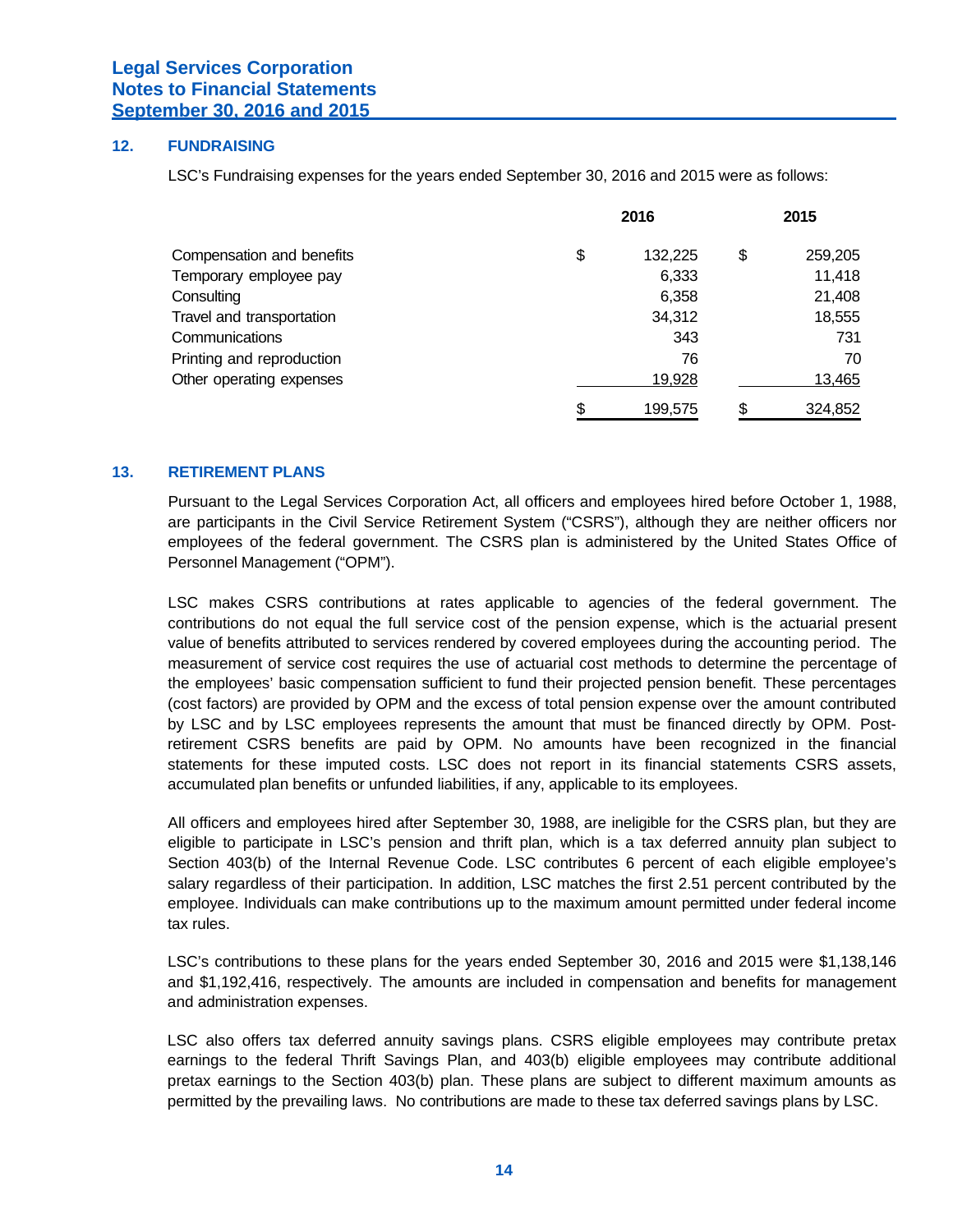## **14. OPERATING LEASE**

LSC renewed its lease agreement in September 2012, commencing in June 2013, for an additional 10 years. Under the lease, LSC has an obligation to pay a portion of building operating expenses in excess of the base year. No additional building operating expenses were incurred for the years ended September 30, 2016 or 2015. LSC has the right to terminate the lease by giving no less than 120-day prior written notice in the event that LSC does not receive an appropriation from Congress for administrative costs sufficient to cover LSC and its rental obligations for any period during the term of the lease.

Future minimum lease payments required under this lease as of September 30, 2016 are as follows:

| <b>Fiscal Year</b> |     | Amount     |  |  |  |
|--------------------|-----|------------|--|--|--|
| 2017               | \$. | 1,710,000  |  |  |  |
| 2018               |     | 1,710,000  |  |  |  |
| 2019               |     | 1,710,000  |  |  |  |
| 2020               |     | 1,710,000  |  |  |  |
| 2021               |     | 1,710,000  |  |  |  |
| Thereafter         |     | 2,850,000  |  |  |  |
|                    | \$. | 11,400,000 |  |  |  |

Rental expense for the years ended September 30, 2016 and 2015 is \$1,748,295 and \$1,710,000, respectively.

### **15. CONTINGENCIES**

#### **Grants and Contracts**

LSC received funding from appropriations by Congress and grants from the U.S. Court of Veterans Appeals, and several private grant foundations. Accordingly, LSC may be subject to federal audits, state charitable solicitation reporting requirements, or private funder guidelines and oversight. In addition, LSC provides significant funding to numerous independent organizations, which are subject to their own audits and audits by LSC.

LSC's management does not expect any significant adjustments as a result of federal or state reporting requirements, should they occur, or from the audits of the grantees' independent auditors.

## **Claims**

During FY 2016, two employees brought employment-related administrative charges against LSC both before the Equal Employment Opportunity Commission ("EEOC") and its local equivalent, the District of Columbia Office of Human Rights ("DCOHR"). The EEOC found no evidence of violation in either of its two charges. The DCOHR lacked jurisdiction to adjudicate one of its two charges and dismissed the other charge as resolved. Because the risk of loss was remote, an amount was not accrued in these financial statements.

LSC continued to litigate two employment-related civil complaints during FY 2016. The first complaint against the Office of the Inspector General has been pending in the United States District Court for the District of Columbia since October 2015. Discovery is complete and LSC's summary judgment motion is pending. Defense costs of \$75,000 have been paid. Any future defense costs and/or damages awarded would be covered by insurance and would have no effect on LSC's FY 2016 financial statements.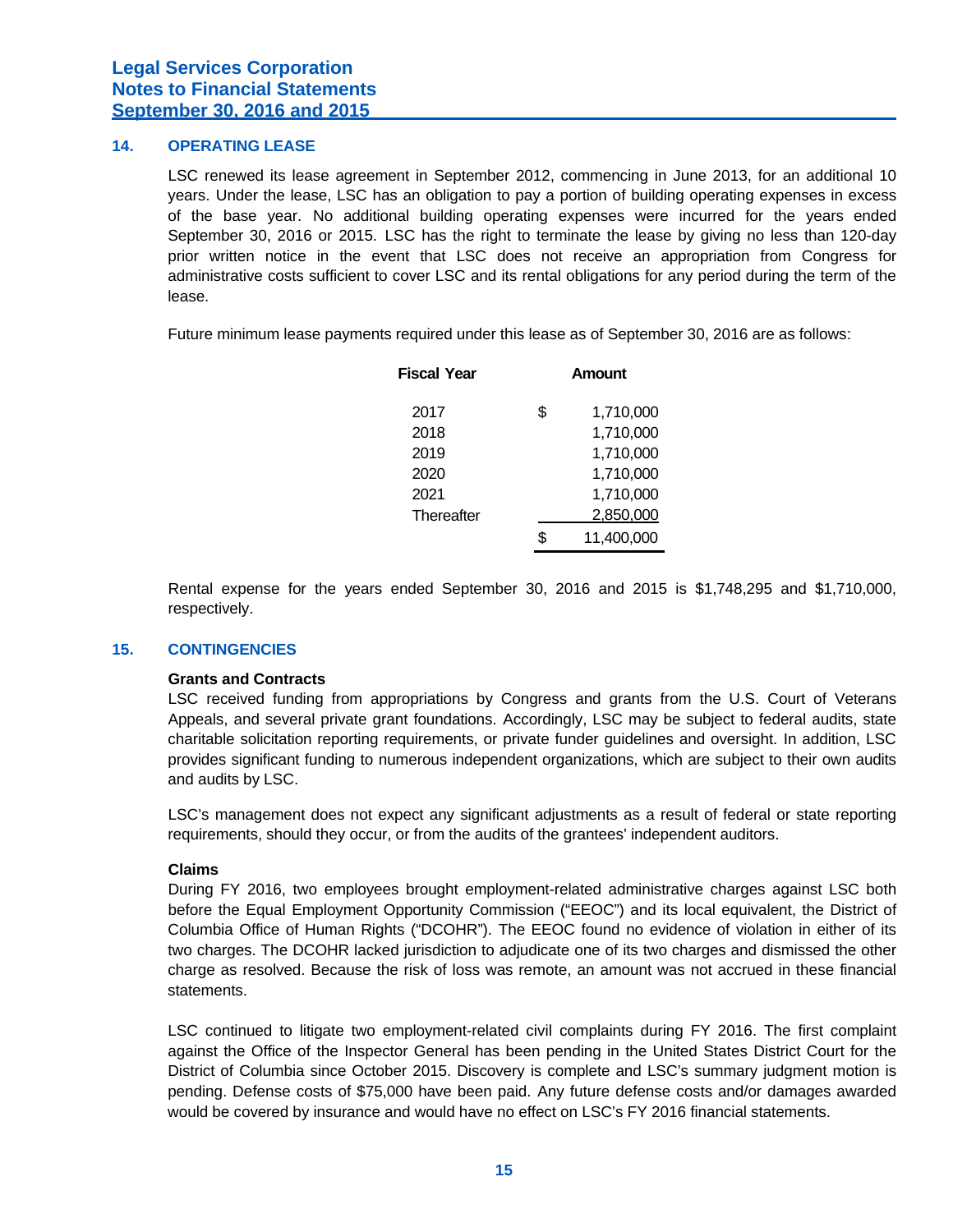The second complaint was filed in the Superior Court of the District of Columbia in July 2015. At Plaintiff's request, the court voluntarily dismissed the complaint, with prejudice in April 2016. Because the risk of loss was remote, management did not record any funds for this contingency.

#### **Collection Matters**

Upon concluding that a grantee had misused LSC funds and committed other financial irregularities, LSC disallowed approximately \$467,619 of the grantee's costs. In 2011, LSC terminated the grantee, which then closed its business and filed for bankruptcy in the United States Bankruptcy Court for the Middle District of Louisiana. LSC and seven other creditors filed Proof of Claims in the bankruptcy proceedings. A hearing of the claims has not yet been scheduled. As this is a collections matter serving to benefit LSC, no funds have been recorded.

## **16. TEMPORARILY RESTRICTED NET ASSETS**

Components of temporarily restricted net assets at September 30 were as follows:

|                                    | 2016 |           | 2015 |           |
|------------------------------------|------|-----------|------|-----------|
| <b>Public Welfare Foundation</b>   | \$   | 81.101    | \$   | 166,399   |
| Hurricane Sandy Disaster Relief    |      | 54,558    |      | 54,558    |
| 40th Anniversary Campaign          |      | 2,078,345 |      | 2,380,692 |
| The Margaret A. Cargill Foundation |      | 188,983   |      | 375,814   |
| Andrew W. Mellon Foundation        |      | 30,698    |      | 100,000   |
| William & Flora Hewlett Foundation |      | 93,895    |      | 100,000   |
| Kresge Foundation                  |      | 93,895    |      | 100,000   |
| Ford Foundation                    |      | 114,952   |      |           |
|                                    | \$   | 2,736,427 | \$   | 3,277,463 |

Temporarily restricted net assets released from restrictions for the years ending September 30 were as follows:

|                                    | 2016 |         | 2015 |         |
|------------------------------------|------|---------|------|---------|
| <b>Public Welfare Foundation</b>   | \$   | 48,059  | \$   | 224     |
| Hurricane Sandy Disaster Relief    |      |         |      | 21,401  |
| 40th Anniversary Campaign          |      | 46,683  |      | 29,547  |
| The Margaret A. Cargill Foundation |      | 186,831 |      | 824,186 |
| <b>Rural Summer Legal Corps</b>    |      | 292,250 |      |         |
| Library Initiative-Mellon          |      | 69,302  |      |         |
| Vieth Leadership Fund              |      | 50,000  |      |         |
| Justice Gap Study                  |      | 12,211  |      |         |
| Data Driven Management             |      | 37,239  |      |         |
| <b>Ford Foundation</b>             |      | 135,048 |      |         |
|                                    | \$   | 877.623 | \$   | 875.358 |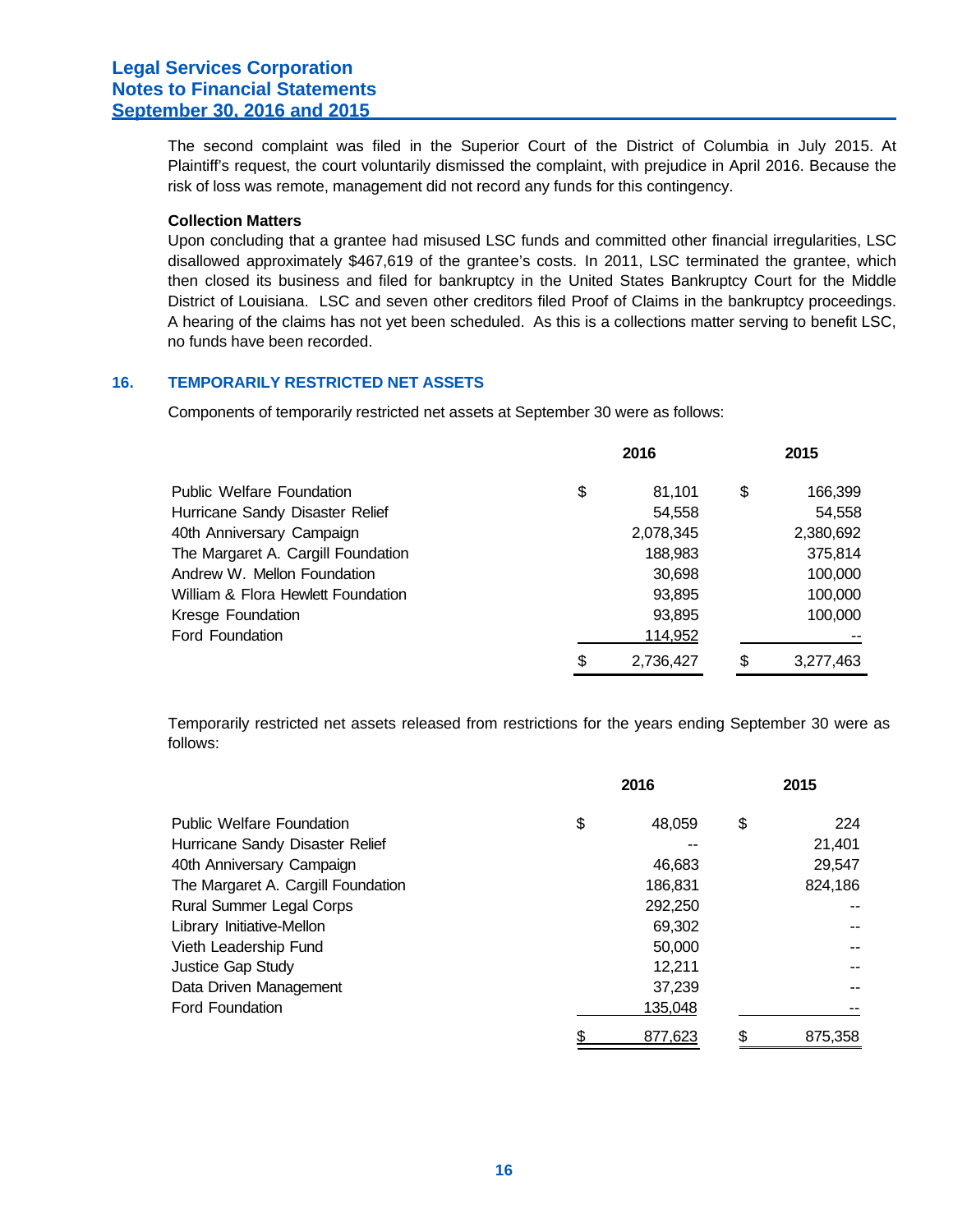## **17. SUBSEQUENT EVENTS**

Legal Services Corporation has evaluated subsequent events occurring after the statement of financial position date through the date of January 13, 2017, the date the financial statement were available for release. Based on this evaluation, Legal Services Corporation has determined that the following subsequent events have occurred which require disclosure in the financial statements.

### **Fiscal Year 2017 Funding**

Two continuing resolutions (CR) to partially fund the government for Fiscal Year 2017 have been passed and the President has signed the legislation. The last CR was signed on December 10, 2016 which provides LSC funding through April 28, 2017, based on the fiscal year 2016, which was for \$385 million.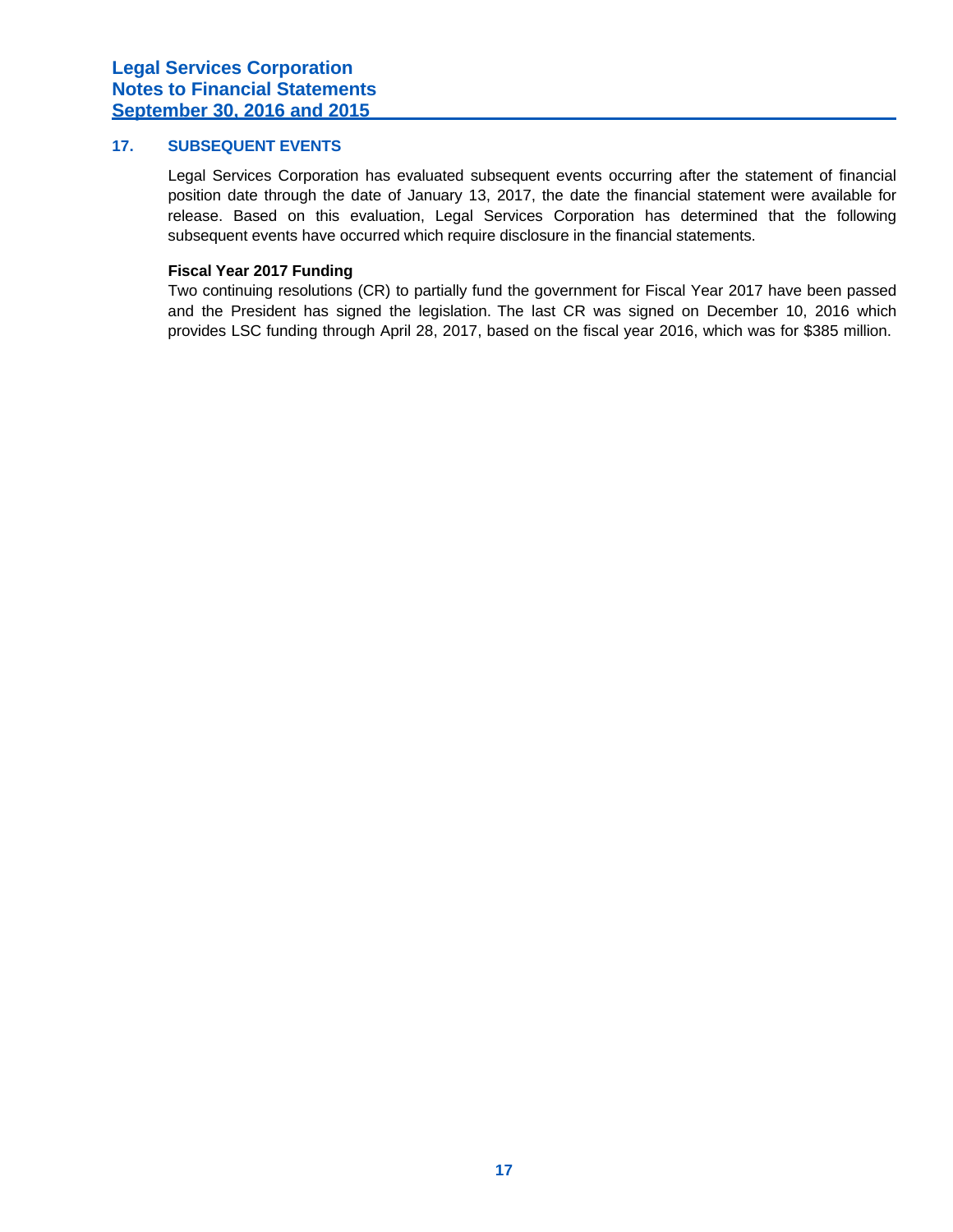

# **REPORT ON INTERNAL CONTROL OVER FINANCIAL REPORTING AND ON COMPLIANCE AND OTHER MATTERS BASED ON AN AUDIT OF FINANCIAL STATEMENTS PERFORMED IN ACCORDANCE WITH** *GOVERNMENT AUDITING STANDARDS*

## **INDEPENDENT AUDITORS' REPORT**

To the Inspector General and Board of Directors, Legal Services Corporation:

We have audited, in accordance with auditing standards generally accepted in the United States of America and the standards applicable to financial audits contained in *Government Auditing Standards* issued by the Comptroller General of the United States, the financial statements of the Legal Services Corporation ('LSC') as of and for the year ended September 30, 2016 and have issued our report thereon dated January 13, 2017.

## **Internal Control Over Financial Reporting**

In planning and performing our audit of the financial statements, we considered LSC's internal control over financial reporting (internal control) to determine the audit procedures that are appropriate in the circumstances for the purpose of expressing our opinion on the financial statements, but not for the purpose of expressing an opinion on the effectiveness of LSC's internal control. Accordingly, we do not express an opinion on the effectiveness of LSC's internal control.

A *deficiency in internal control* exists when the design or operation of a control does not allow management or employees, in the normal course of performing their assigned functions, to prevent, or detect and correct, misstatements on a timely basis. A *material weakness* is a deficiency, or a combination of deficiencies, in internal control, such that there is a reasonable possibility that a material misstatement of the entity's financial statements will not be prevented, or detected and corrected on a timely basis. A *significant deficiency* is a deficiency, or a combination of deficiencies, in internal control that is less severe than a material weakness, yet important enough to merit attention by those charged with governance.

Our consideration of internal control was for the limited purpose described in the first paragraph of this section and was not designed to identify all deficiencies in internal control that might be material weaknesses or significant deficiencies. Given these limitations, during our audit we did not identify any deficiencies in internal control that we consider to be material weaknesses. However, material weaknesses may exist that have not been identified.

## **Compliance and Other Matters**

As part of obtaining reasonable assurance about whether LSC's financial statements are free from material misstatement, we performed tests of its compliance with certain provisions of laws, regulations, contracts, and grant agreements, noncompliance with which could have a direct and material effect on the determination of financial statement amounts. However, providing an opinion on compliance with those provisions was not an objective of our audit, and accordingly, we do not express such an opinion. The results of our tests disclosed no instances of noncompliance or other matters that are required to be reported under *Government Auditing Standards*.